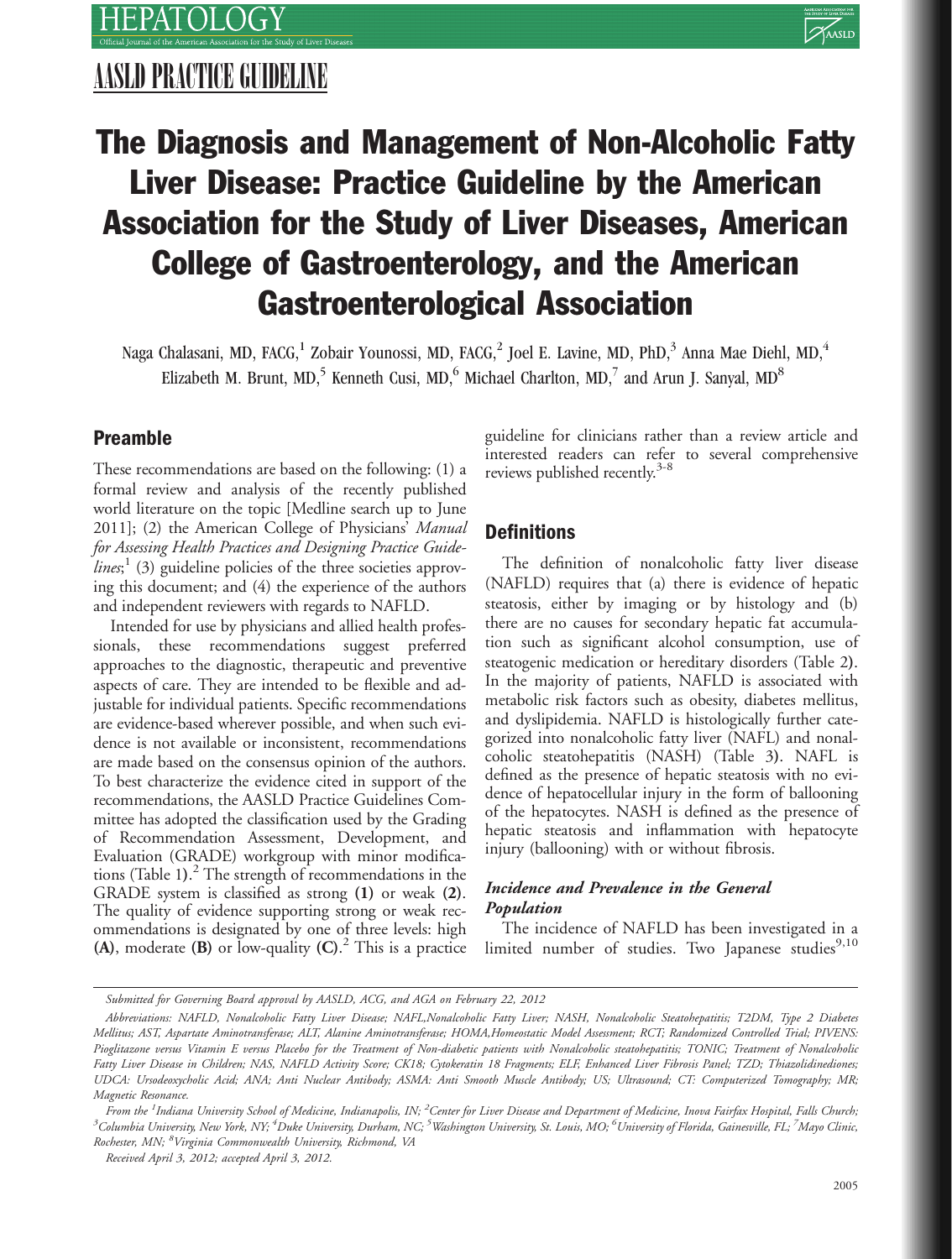|                            | Criteria                                                                                                                                       |
|----------------------------|------------------------------------------------------------------------------------------------------------------------------------------------|
| Strength of Recommendation |                                                                                                                                                |
| Strong [1]                 | Factors influencing the strength of the recommendation included the quality of the evidence,<br>presumed patient-important outcomes, and cost  |
| Weak [2]                   | Variability in preferences and values, or more uncertainty. Recommendation is made with less certainty,<br>higher cost or resource consumption |
| <b>Quality of Evidence</b> |                                                                                                                                                |
| High [A]                   | Further research is unlikely to change confidence in the estimate of the clinical effect                                                       |
| Moderate [B]               | Further research may change confidence in the estimate of the clinical effect                                                                  |
| $Low$ $ C $                | Further research is very likely to impact confidence on the estimate of clinical effect                                                        |

|  |  |  | Table 1. Grading of Recommendations, Assessment, Development and Evaluation (GRADE) |  |  |  |  |
|--|--|--|-------------------------------------------------------------------------------------|--|--|--|--|
|--|--|--|-------------------------------------------------------------------------------------|--|--|--|--|

reported an incidence rate of 31 and 86 cases of suspected NAFLD per 1,000 person-years respectively, whereas another study from England showed a much lower incidence rate of 29 cases per 100,000 personyears. <sup>11</sup> More studies are needed to better understand the incidence of NAFLD across different age, ethnic, and geographic groups.

The reported prevalence of NAFLD varies widely depending on the population studied and the definition used. The prevalence of histologically-defined NAFLD was 20% and 51% in two different studies comprised of potential living liver donors.<sup>12,13</sup> The reported prevalence of NAFLD when defined by liver ultrasound ranged between 17% and 46% depending on the population studied.<sup>4</sup> In a study consisting of nearly 400 middle aged individuals, the prevalence of NAFLD defined by ultrasonography was 46% and the prevalence of histologically confirmed NASH was 12.2%.<sup>14</sup> In the Dallas Heart Study, when assessed by MR spectroscopy the prevalence of NAFLD in the general population was  $31\%$ .<sup>15</sup> The prevalence of suspected NAFLD when estimated using aminotransferases alone without imaging or histology ranged between 7% and 11%, but aminotransferases can be normal in individuals with NAFLD. $4$  In summary, estimates of the worldwide prevalence of NAFLD ranges from 6.3% to 33% with a median of 20% in

the general population, based on a variety of assessment methods.<sup>4</sup> On the other hand, the estimated prevalence of NASH is lower, ranging from 3 to 5%.<sup>4</sup> The prevalence of NASH cirrhosis in the general population is not known.

# Prevalence of NAFLD in High Risk Groups (Table 4)

Obesity is a common and well documented risk factor for NAFLD. Both excessive BMI and visceral obesity are recognized risk factors for NAFLD. In patients with severe obesity undergoing bariatric surgery, the prevalence of NAFLD can exceed 90% and up to 5% of patients may have unsuspected cirrhosis.<sup>4,16-20</sup> There is a very high prevalence of NAFLD in individuals with type 2 diabetes mellitus (T2DM). $^{4}$  An ultrasonographic study of patients with T2DM showed a 69% prevalence of NAFLD.<sup>21</sup> In another study, 127 of 204 diabetic patients displayed fatty infiltration on ultrasound, and 87% of the patients with fatty infiltration who consented to biopsy had histologic confirmation of NAFLD.<sup>22</sup> High serum triglyceride levels and low serum HDL levels are very common in patients with NAFLD. The prevalence of NAFLD in individuals with dyslipidemia attending lipid clinics was estimated to be  $50\%$ .<sup>23</sup>

Age, gender and ethnicity are also associated with a differential prevalence for NAFLD.<sup>4</sup> A number of

Address reprint requests to: Naga Chalasani, MD, FACG, Professor of Medicine and Cellular & Integrative Physiology, Director, Division of Gastroenterology and Hepatology, Indiana University School of Medicine, RG 4100, 1050 Wishard Boulevard, Indianapolis, IN 46202. E-mail: nchalasa@iupui.edu; fax: 317-278-1949.

Copyright  $\odot$  2012 by the American Association for the Study of Liver Diseases.

Published online in Wiley Online Library (wileyonlinelibrary.com).

DOI 10.1002/hep.25762

Potential conflict of interest: Naga Chalasani, MD, FACG has received compensation for providing consulting related to NAFLD and NASH from Amylin, Gilead, Genentech, and Mochida and he has received research support from Amylin, Eli Lilly, Intercept, and Cumberland Pharmaceuticals in the last 3 years. Over the last 3 years, he has received compensation for providing consultation related to drug hepatotoxicity from J & J, Merck, GlaxoSmithKline, Karo Bio, Salix, Advanced Life Sciences, BMS, Teva Pharmaceuticals, Abbott, Biolex, Sanofi-Aventis, and Vertex. Zobair Younossi, MD has received consulting fees from Salix, Tibotec, and Vertex. Anna Mae Diehl, MD has received compensation for providing consulting related to NAFLD from Vertex, Norgine, and Celgene. Elizabeth Brunt, MD has received compensation from Amylin, Pfizer, and Geneva Foundation for NASH consulting. Kenneth Cusi, MD has received compensation from Merck, Daichi-Sankyo, and Roche for providing consulting. Michael Charlton, MD has received compensation from Gilead and Genentech for providing consulting related to NAFLD and NASH. Joel Lavine, MD, PhD has received compensation for providing consultations related to NAFLD from Quark Pharmaceuticals and Synageva BioPharma, and received research support from Raptor Pharmaceuticals, all in the last 3 years. Arun Sanyal, MD has served as an ad hoc advisor to Roche, Takeda, Merck, Astella, Sanofi, Exhalenz, and Immuron. He serves as the global PI for trials for Exhalenz and Immuron.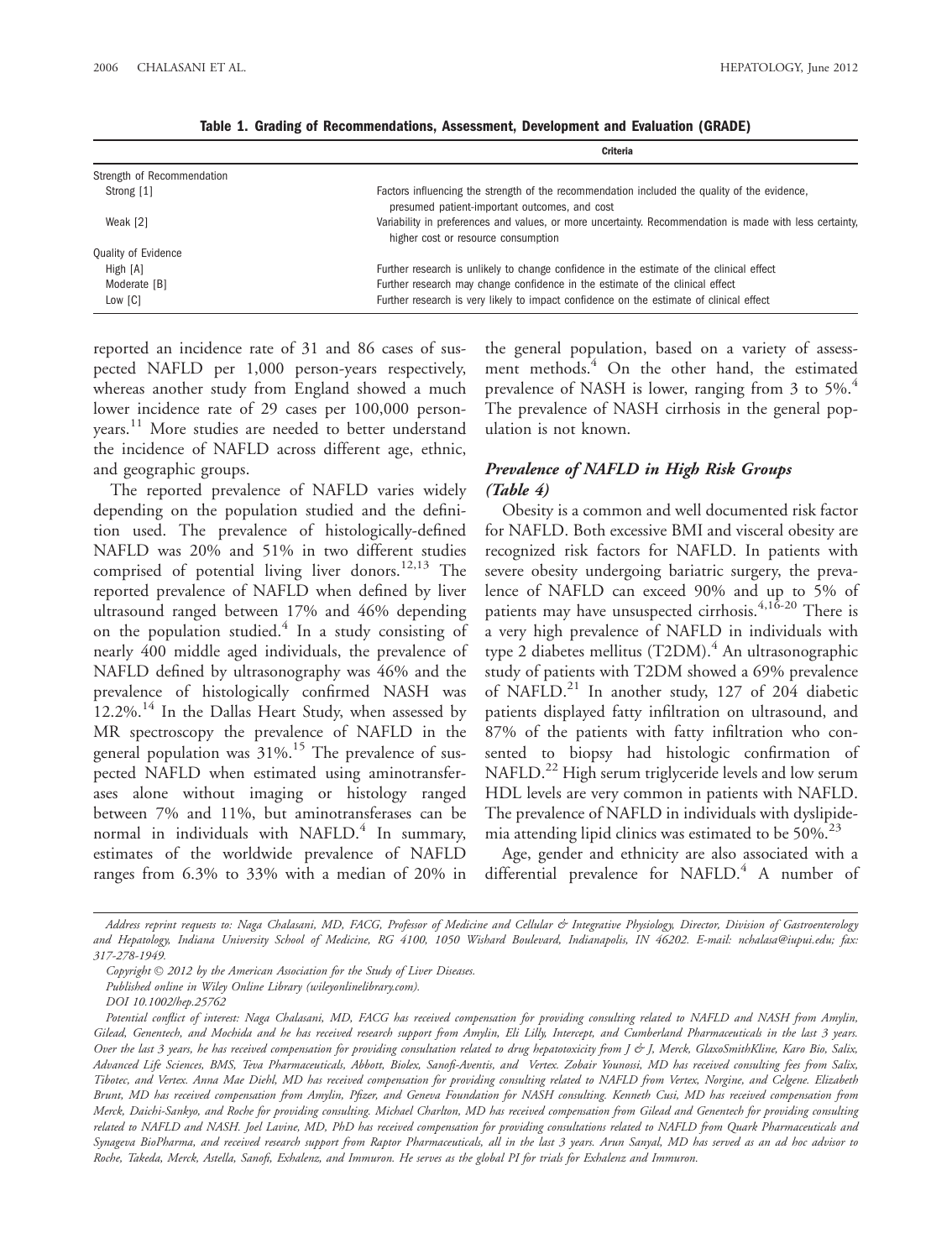|  |  |  |  |  | Table 2. Common Causes of Secondary Hepatic Steatosis |  |  |
|--|--|--|--|--|-------------------------------------------------------|--|--|
|--|--|--|--|--|-------------------------------------------------------|--|--|

|  | <b>Macrovesicular steatosis</b> |  |
|--|---------------------------------|--|
|  | - Excessive alcohol consumption |  |

- 
- Hepatitis C (genotype 3)
- Wilson's disease
- Lipodystrophy
- Starvation
- Parenteral nutrition - Abetalipoproteinemia
- 
- Medications (e.g., amiodarone, methotrexate, tamoxifen, corticosteroids)

#### Microvesicular steatosis

- Reye's syndrome
- Medications (valproate, anti-retroviral medicines)
- Acute fatty liver of pregnancy
- HELLP syndrome
- Inborn errors of metabolism (e.g., LCAT deficiency, cholesterol ester storage disease, Wolman disease)

studies have shown that the prevalence of NAFLD increases with age.<sup>24-28</sup> The likelihood of disease progression to advanced fibrosis or mortality increases in older patients with NAFLD.<sup>29-31</sup> Many recent studies have reported that male gender is a risk factor for fatty liver disease. $4$  For example, in a study of 26,527 subjects undergoing medical checkups, the prevalence of NAFLD was  $31\%$  in men and  $16\%$  in women.<sup>32</sup> Compared to non-Hispanic whites, Hispanic individuals have significantly higher and non-Hispanic blacks have significantly lower prevalence of NAFLD.<sup>15,33-35</sup> The prevalence of NAFLD in American-Indian and Alaskan-Native populations appears lower, ranging from 0.6% to 2.2%, although the lack of histologic definition makes it likely that is an underestimate.<sup>36,3</sup>

There are data to suggest that hypothyroidism, hypopituitarism, hypogonadism, sleep apnea, and polycystic ovary syndrome independent of obesity are important risk factors for the presence of NAFLD (Table 4). $3$ 

## Natural History

The evolution of hepatic histologic changes in patients with NAFL and NASH has been investigated by several studies, but these generally included smaller number of patients and had relatively modest duration of follow-up.<sup>4,7</sup> Nonetheless, it is generally agreed that patients with simple steatosis have very slow, if any, histological progression, while patients with NASH can exhibit histological progression to cirrhotic-stage disease.<sup>4,7</sup>

The long term outcomes of patients with NAFLD and NASH have been reported in several studies.<sup>31,38-45</sup> Their detailed discussion is beyond the scope of this guideline, but their findings can be summarized as follows; (a) patients with NAFLD have increased overall mortality compared to matched control populations, (b) the most common cause of death in patients with NAFLD, NAFL and NASH is cardiovascular disease, and (c) patients with NASH (but not NAFL) have an increased liver-related mortality rate.

Another piece of indirect evidence that supports the progressive nature of NASH is in the features of cryptogenic cirrhosis which is closely related to NAFLD.<sup>46,47</sup> Patients with cryptogenic cirrhosis have disproportionately high prevalence of metabolic risk factors (T2DM, obesity, metabolic syndrome) typical of patients with NAFLD, their liver biopsies frequently show one or more features of NASH, and studies have demonstrated the loss of histological features of NASH with the development of cirrhosis.<sup>4,7,46,47</sup>

Patients with NAFLD are at increased risk for HCC, but this risk is likely limited to those with advanced fibrosis and cirrhosis.48-53 Several studies investigated the natural history of NASH cirrhosis in comparison to patients with hepatitis C cirrhosis. $54-57$ One large prospective US-based study<sup>55</sup> observed a lower rate of decompensation and mortality in patients with NASH cirrhosis as compared to patients with hepatitis C cirrhosis. However, a more recent international study<sup>56</sup> of 247 NAFLD patients with advanced fibrosis and cirrhosis followed over a mean duration of 85.6  $\pm$  54.5 months showed an overall 10-year survival of 81.5% that was not different from matched patients with hepatitis C cirrhosis. Importantly, both

Table 3. Nonalcoholic Fatty Liver Disease and related definitions

| Nonalcoholic Fatty Liver Disease (NAFLD) | Encompasses the entire spectrum of fatty liver disease in individuals without significant alcohol consumption,<br>ranging from fatty liver to steatohepatitis and cirrhosis.                                           |
|------------------------------------------|------------------------------------------------------------------------------------------------------------------------------------------------------------------------------------------------------------------------|
| Nonalcoholic Fatty Liver (NAFL)          | Presence of hepatic steatosis with no evidence of hepatocellular injury in the form of ballooning of the<br>hepatocytes or no evidence of fibrosis. The risk of progression to cirrhosis and liver failure is minimal. |
| Nonalcoholic steatohepatitis (NASH)      | Presence of hepatic steatosis and inflammation with hepatocyte injury (ballooning) with or without fibrosis.<br>This can progress to cirrhosis, liver failure and rarely liver cancer.                                 |
| <b>NASH Cirrhosis</b>                    | Presence of cirrhosis with current or previous histological evidence of steatosis or steatohepatitis                                                                                                                   |
| Cryptogenic Cirrhosis                    | Presence of cirrhosis with no obvious etiology. Patients with cryptogenic cirrhosis are heavily enriched with<br>metabolic risk factors such as obesity and metabolic syndrome.                                        |
| NAFLD Activity Score (NAS)               | An unweighted composite of steatosis, inflammation, and ballooning scores. It is a useful tool to measure<br>changes in liver histology in patients with NAFLD in clinical trials.                                     |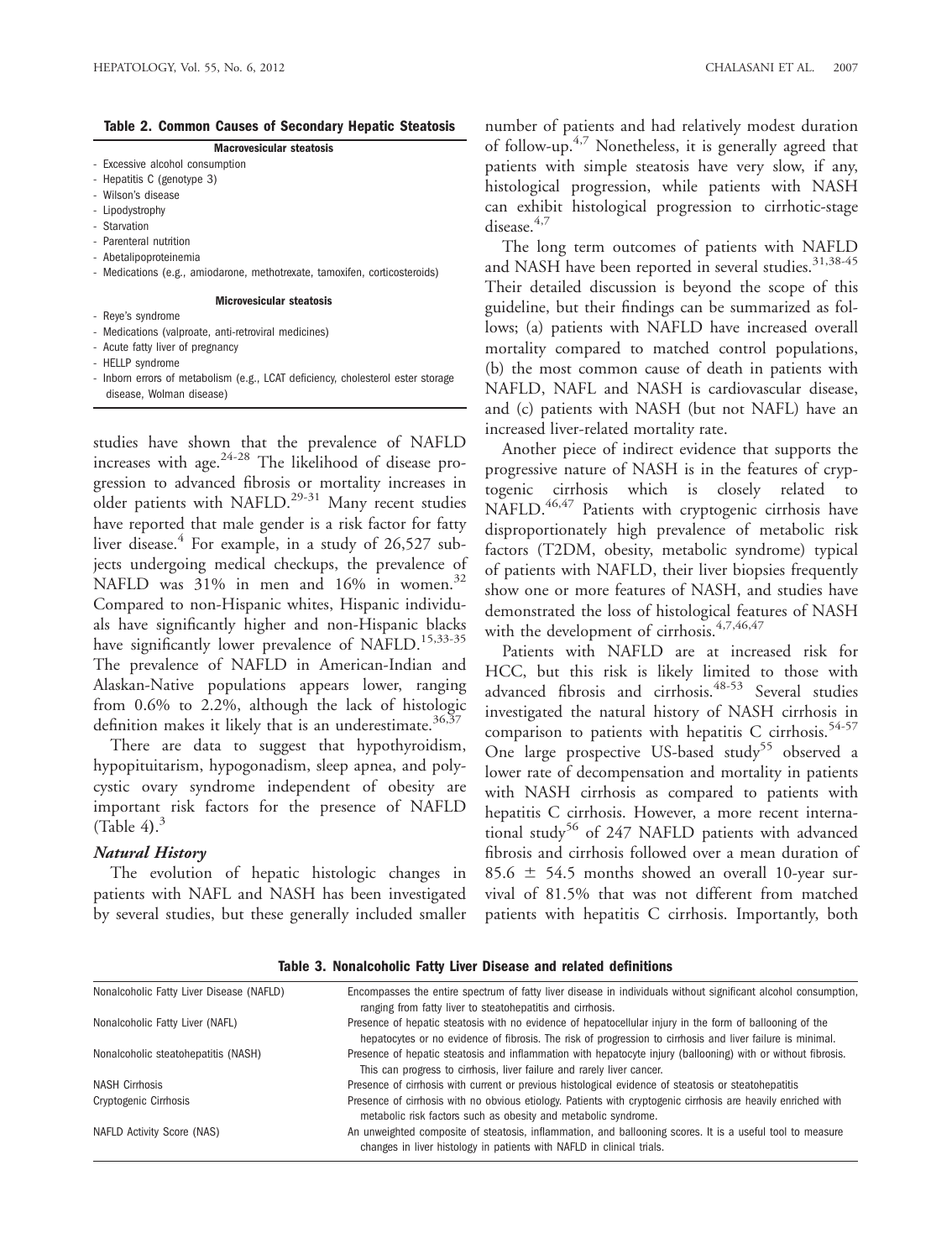Table 4. Risk Factors Associated with NAFLD

| Conditions with established association | Conditions with emerging association* |
|-----------------------------------------|---------------------------------------|
| Obesity                                 | Polycystic ovary syndrome             |
| Type 2 diabetes mellitus                | Hypothyroidism                        |
| Dyslipidemia                            | Obstructive Sleep apnea               |
| Metabolic syndrome**                    | Hypopituitarism                       |
|                                         | Hypogonadism                          |
|                                         | Pancreato-duodenal resection          |

\*Few studies suggested that individuals with type1 diabetes have increased prevalence of hepatic steatosis based on liver imaging, but there is limited histological evidence.

\*\*The Adult Treatment Panel III clinical definition of the metabolic syndrome requires the presence of three or more of the following features: (1) waist circumference greater than 102 cm in men or greater than 88 cm in women; (2) triglyceride level 150 mg/dL or greater; (3) high-density lipoprotein (HDL) cholesterol level less than 40 mg/dL in men and less than 50 mg/dL in women; (4) systolic blood pressure 130 mm Hg or greater or diastolic pressure 85 mm Hg or greater; and (5) fasting plasma glucose level 110 mg/dL or greater.<sup>199</sup>

studies have shown that patients with NASH cirrhosis are at significantly lower risk for HCC than patients with hepatitis C cirrhosis.<sup>55,56</sup>

## Alcohol Consumption & Definition of NAFLD

By definition, NAFLD indicates the lack of any evidence of ongoing or recent consumption of significant quantities of alcohol. However, the precise definition of significant alcohol consumption in patients with suspected NAFLD is uncertain. A recent consensus meeting<sup>58</sup> concluded that, for NASH clinical trials candidate eligibility purposes, significant alcohol consumption be defined as >21 drinks per week in men and >14 drinks per week in women over a 2-year period prior to baseline liver histology. Furthermore, this group recommended that validated questionnaires should be used to quantify the amount of alcohol consumption in the context of clinical trials. The definition of significant alcohol consumption in the published NAFLD literature has been inconsistent and ranged from  $> 1$  alcoholic drink ( $\sim 10$  grams of alcohol per one drink unit) per day to  $> 40$  grams per day, and published studies have not always used gender-specific definitions.<sup>59</sup> If self-reported alcohol consumption details are not consistent with clinical suspicion when evaluating a patient with suspected NAFLD, confirmation with a family member or a close friend should be considered.

## Recommendation

1. Ongoing or recent alcohol consumption  $> 21$ drinks on average per week in men and  $> 14$  drinks on average per week in women is a reasonable definition for significant alcohol consumption when evaluating patients with suspected NAFLD in clinical practice. (Strength  $-$  2, Quality - C)

## Evaluation of Incidentally Discovered Hepatic Steatosis

Some patients undergoing thoracic and abdominal imaging for reasons other than liver symptoms, signs or biochemistry may demonstrate unsuspected hepatic steatosis. While this phenomenon is not uncommon in clinical practice, studies have not systematically examined the characteristics or natural history of NAFLD in this patient population.

#### Recommendations

2. When patients with unsuspected hepatic steatosis detected on imaging have symptoms or signs attributable to liver disease or have abnormal liver biochemistries, they should be evaluated as though they have suspected NAFLD and worked-up accordingly. (Strength – 1, Evidence -A)

3. In patients with unsuspected hepatic steatosis detected on imaging who lack any liver-related symptoms or signs and have normal liver biochemistries, it is reasonable to assess for metabolic risk factors (e.g., obesity, glucose intolerance, dyslipidemia) and alternate causes for hepatic steatosis such as significant alcohol consumption or medications. (Strength – 1, Evidence -A)

4. In patients with unsuspected hepatic steatosis detected on imaging who are asymptomatic and have normal liver biochemistries, a liver biopsy cannot be recommended. (Strength – 1, Evidence -B)

# Screening in Primary Care, Diabetes, and Obesity Clinics

It can be argued that there should be systematic screening for NAFLD, at least among higher-risk individuals attending diabetes and obesity clinics. However, at present there are significant gaps in our knowledge regarding the diagnosis, natural history, and treatment of NAFLD. As liver biochemistries can be within normal ranges in patients with NAFLD and NASH, they may not be sufficiently sensitive to serve as screening tests, whereas liver ultrasound is potentially more sensitive but it is expensive and cumbersome as a screening test.

#### Recommendation

5. Screening for NAFLD in adults attending primary care clinics or high-risk groups attending diabetes or obesity clinics is not advised at this time due to uncertainties surrounding diagnostic tests and treatment options, along with lack of knowledge related to the long-term benefits and cost-effectiveness of screening. (Strength – 1, Evidence -B)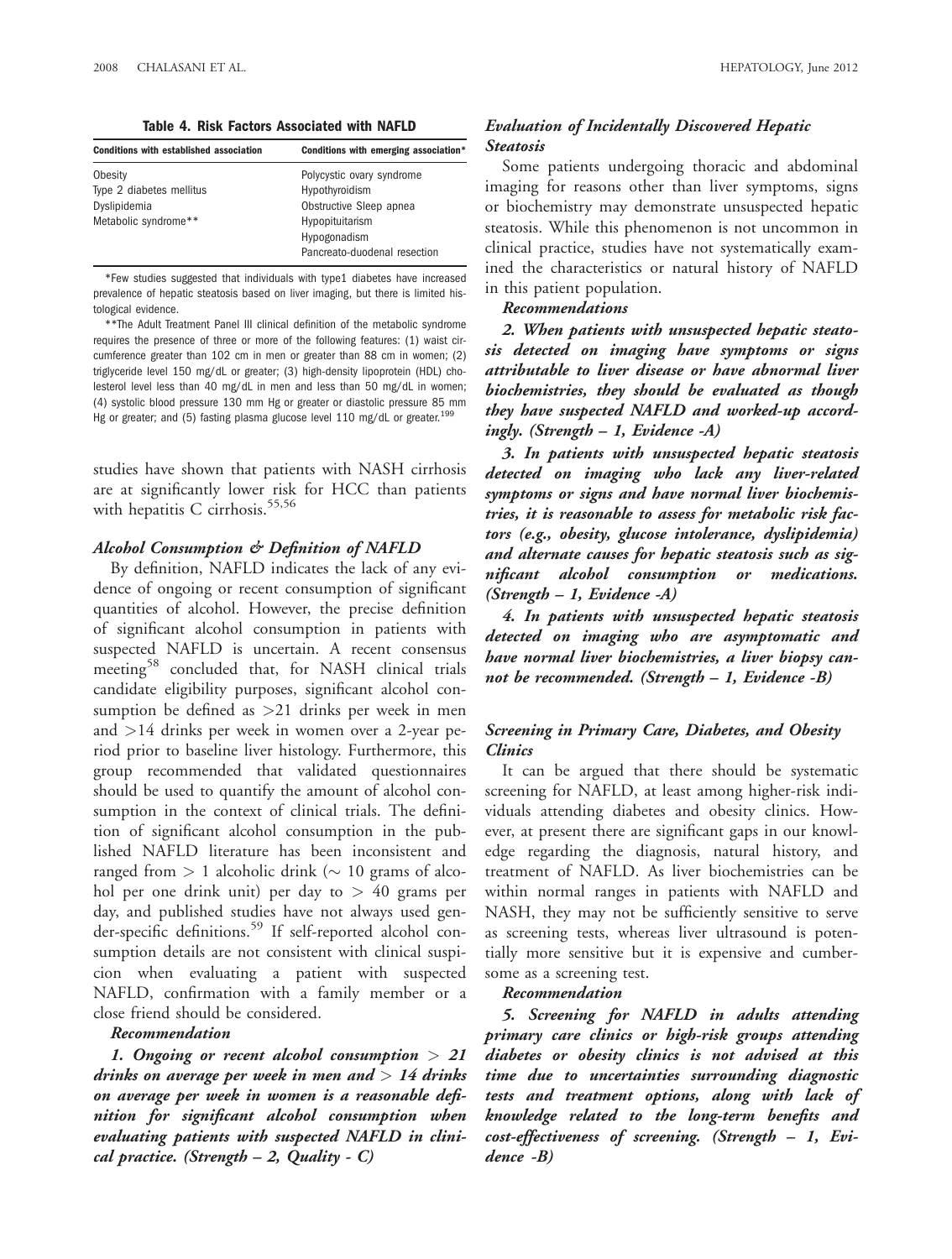## Screening of Family Members

Anecdotal experience and some published studies suggest familial clustering and heritability of NAFLD, <sup>60-63</sup> but conclusive studies are lacking. In a retrospective cohort study, Willner et al. observed that 18% of patients with NASH have a similarly affected first degree relative.  $61$  A small familial aggregation study observed that patients with NAFLD have a significantly higher number of first degree relatives with cirrhosis and a trend towards familial clustering of NAFLD or cryptogenic cirrhosis than matched healthy controls.<sup>62</sup> In another familial aggregation study<sup>63</sup> of overweight children with and without NAFLD, after adjusting for age, gender, race, and BMI, the heritability of MR-measured liver fat fraction was 0.386, and fatty liver was present in 18% of family members of children with NAFLD despite normal ALT and lack of obesity.

#### Recommendation

6. Systematic screening of family members for NAFLD is currently not recommended. (Strength – 1, Evidence - B)

#### Initial Evaluation

The diagnosis of NAFLD requires that (a) there is hepatic steatosis by imaging or histology, (b) there is no significant alcohol consumption, (c) there are no competing etiologies for hepatic steatosis, and (d) there are no co-existing causes for chronic liver disease.

Common alternative causes of hepatic steatosis are significant alcohol consumption, hepatitis C, medications, parenteral nutrition, Wilson's disease, and severe malnutrition (Table 2). When evaluating a patient with newly suspected NAFLD, it is important to exclude co-existing etiologies for chronic liver disease including hemochromatosis, autoimmune liver disease, chronic viral hepatitis, and Wilson's disease.<sup>3</sup> Mildly elevated serum ferritin is common in patients with NAFLD and it does not necessarily indicate increased iron stores.3,64 Elevated serum ferritin and transferrin saturation in patients with suspected NAFLD should lead to testing for genetic hemochromatosis. Mutations in the HFE gene occur with variable frequency in patients with NAFLD and their clinical significance is unclear.<sup>64</sup> One should consider a liver biopsy to assess hepatic iron concentration and to exclude significant hepatic injury and fibrosis in a patient with suspected NAFLD with elevated serum ferritin and a homozygote or compound heterozygote C282Y mutation in the HFE gene.<sup>65</sup> Elevated serum autoantibodies are common in patients with NAFLD and are generally considered to be an epiphenomenon.<sup>3</sup> In a recently

published large study from the NASH Clinical Research Network, positive serum autoantibodies, defined as  $ANA > 1:160$  or  $ASMA > 1:40$  were present in 21% of patients with well-phenotyped NAFLD and were not associated with more advanced histologic features.<sup>66</sup>

## Recommendations

7. When evaluating a patient with suspected NAFLD, it is essential to exclude competing etiologies for steatosis and co-existing common chronic liver disease. (Strength – 1, Evidence - A)

8. Persistently high serum ferritin and increased iron saturation, especially in the context of homozygote or heterozygote C282Y HFE mutations may warrant a liver biopsy. (Strength – 1, Evidence - B)

9. High serum titers of autoantibodies in association with other features suggestive of autoimmune liver disease (very high aminotransferases, high globulin) should prompt a more complete work-up for autoimmune liver disease. (Strength – 1, Evidence - B)

## Non-invasive assessment of steatohepatitis and advanced fibrosis in NAFLD

The natural history of NAFLD is fairly dichotomous – NAFL is generally benign whereas NASH can progress to cirrhosis, liver failure, and liver cancer. Existing dogma posits that liver biopsy is the most reliable approach for identifying the presence of steatohepatitis and fibrosis in patients with NAFLD, but it is generally acknowledged that biopsy is limited by cost, sampling error, and procedure-related morbidity and mortality. Serum aminotransferase levels and imaging tests such as ultrasound, CT, and MR do not reliably assess steatohepatitis and fibrosis in patients with NAFLD. Therefore, there has been significant interest in developing clinical prediction rules and non-invasive biomarkers for identifying steatohepatitis in patients with  $NAFLD$ , but their detailed discussion is beyond the scope of this practice guideline.

The presence of metabolic syndrome is a strong predictor for the presence of steatohepatitis in patients with  $NAFLD^{3,7,67-69}$  and may be used to best identify patients with persistently abnormal liver biochemistries who would benefit diagnostically and prognostically from a liver biopsy.

There has been intense interest in non-invasive methods to identify advanced fibrosis in patients with NAFLD<sup>7</sup>;these include the NAFLD Fibrosis Score<sup>70</sup>, Enhanced Liver Fibrosis (ELF) panel<sup>70</sup> and transient elastography. The NAFLD Fibrosis Score is based on six readily available variables (age, BMI, hyperglycemia, platelet count, albumin, AST/ALT ratio) and it is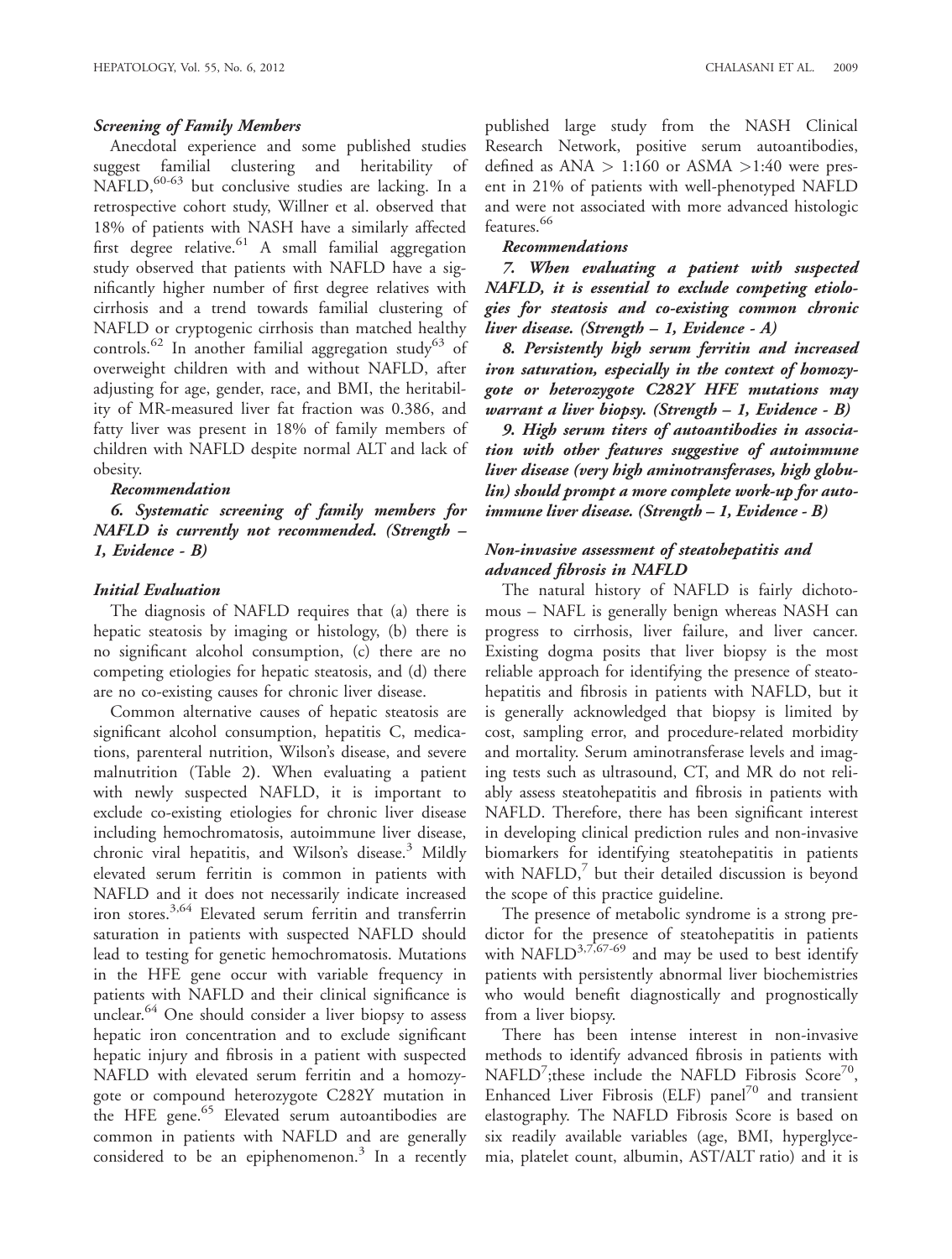calculated using the published formula (http://nafldscore.com). In a meta-analysis of 13 studies consisting of 3,064 patients,<sup>7</sup> NAFLD Fibrosis Score has an AUROC of 0.85 for predicting advanced fibrosis (i.e., bridging fibrosis or cirrhosis) and a score  $<-1.455$ had 90% sensitivity and 60% specificity to exclude advanced fibrosis whereas a score  $> 0.676$  had 67% sensitivity and 97% specificity to identify the presence of advanced fibrosis. The ELF panel consists of plasma levels of three matrix turnover proteins (hyaluronic acid, TIMP-1, and PIIINP) had an AUROC of 0.90 with 80% sensitivity and 90% specificity for detecting advanced fibrosis.<sup>71</sup>

Circulating levels of cytokeratin-18 (CK18) fragments have been investigated extensively as novel biomarkers for the presence of steatohepatitis in patients with NAFLD.<sup>7,72</sup> Wieckowska et al., measured CK18 fragments in plasma that had been obtained from 44 consecutive patients with suspected NAFLD at the time of liver biopsy, and correlated the findings with hepatic immunohistochemistry data.<sup>70</sup> Plasma CK18 fragments were markedly increased in patients with NASH compared with patients with simple steatosis or normal biopsies (median 765.7 U/L versus 202.4 U/L or 215.5 U/L, respectively;  $P < 0.001$ ), and independently predicted NASH (OR 1.95; 95% CI 1.18-3.22 for every 50 U/L increase). This observation was reproduced in several subsequent studies and a recent meta-analysis estimated that plasma CK18 levels have a sensitivity of 78%, specificity of 87%, and an area under the receiver operating curve (AUROC) of 0.82 (95% CI: 0.78-0.88) for steatohepatitis in patients with NAFLD.<sup>7</sup> Although these are very encouraging results, currently this assay is not commercially available. Furthermore, as each study utilized a study-specific cut-off value, there is not an established cut-off value for identifying steatohepatitis.

Transient elastography, which measures liver stiffness non-invasively, has been successful in identifying advanced fibrosis in patients with hepatitis B and hepatitis C. Although a recent meta-analysis showed high sensitivity and specificity for identifying fibrosis in  $NAFLD$ , it has a high failure rate in individuals with a higher BMI. Furthermore, it is not commercially available in the United States. Other imaging tools such as MR elastography, although commercially available in the United States, is rarely used in clinical practice.

A major limitation of these prediction models and biomarkers is that they have largely been investigated in cross-sectional studies and thus their utility in monitoring disease natural history, predicting outcomes or response to therapeutic intervention is unknown.

## Recommendations

10. As the metabolic syndrome predicts the presence of steatohepatitis in patients with NAFLD, its presence can be used to target patients for a liver biopsy. (Strength – 1, Evidence - B)

11. NAFLD Fibrosis Score is a clinically useful tool for identifying NAFLD patients with higher likelihood of having bridging fibrosis and/or cirrhosis. (Strength – 1, Evidence - B)

12. Although serum/plasma CK18 is a promising biomarker for identifying steatohepatitis, it is premature to recommend in routine clinical practice. (Strength – 1, Evidence - B)

## When to obtain a liver biopsy in patients with NAFLD?

Liver biopsy remains the gold standard for characterizing liver histology in patients with NAFLD. However, it is expensive and carries some morbidity and very rare mortality risk. Thus, it should be performed in those who would benefit the most from diagnostic, therapeutic guidance, and prognostic perspectives.

Recommendations

13. Liver biopsy should be considered in patients with NAFLD who are at increased risk to have steatohepatitis and advanced fibrosis. (Strength – 1, Evidence - B)

14. The presence of metabolic syndrome and the NAFLD Fibrosis Score may be used for identifying patients who are at risk for steatohepatitis and advanced fibrosis. (Strength  $-1$ , Evidence  $- B$ )

15. Liver biopsy should be considered in patients with suspected NAFLD in whom competing etiologies for hepatic steatosis and co-existing chronic liver diseases cannot be excluded without a liver biopsy. (Strength – 1, Evidence - B)

# MANAGEMENT OF PATIENTS WITH NAFLD

The management of patients with NAFLD consists of treating liver disease as well as the associated metabolic co-morbidities such as obesity, hyperlipidemia, insulin resistance and T2DM. As patients with NAFLD without steatohepatitis have excellent prognosis from a liver standpoint, treatments aimed at improving liver disease should be limited to those with NASH.

#### Lifestyle intervention

Many studies indicate that lifestyle modification may reduce aminotransferases and improve hepatic steatosis when measured either by ultrasound<sup>73-80</sup> or MR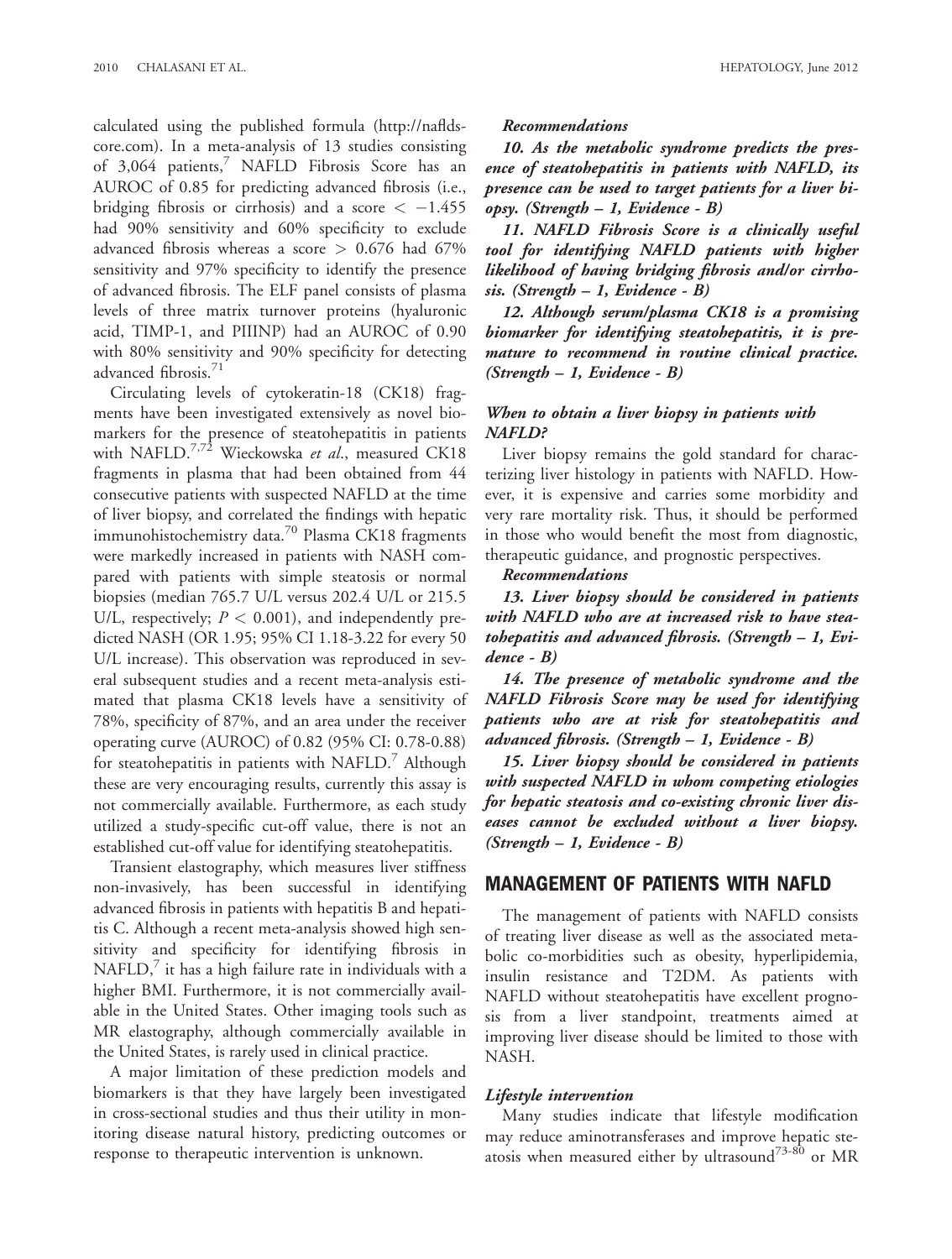imaging and spectroscopy.81-94 In a meta-analysis of 15 early case series and clinical studies spanning between 1967 through 2000, most studies reported reductions in aminotransferases and hepatic steatosis by ultrasound across a broad spectrum of diets of different caloric restriction intensities and macronutrient composition (low vs. high carbohydrate, low vs. high fat, saturated  $v$ s. unsaturated fat diets).<sup>95</sup> However, these early studies were inconclusive as a result of being small, largely uncontrolled and few using histology as the primary endpoint. More recent uncontrolled studies also showed an improvement in aminotransferases and hepatic steatosis on histology with lifestyle modification.<sup>96-98</sup>

Orlistat (an enteric lipase inhibitor) in conjunction with lifestyle modification was investigated in two randomized controlled trials. In the study by Ziegler-Sagi et al.,  $99$  orlistat reportedly improved ALT and steatosis by US, but its effect on liver histology could not be evaluated because the majority of patients did not undergo a follow-up liver biopsy. However, in the study by Harrison *et al.*,<sup>100</sup> orlistat did not improve body weight or liver histology.

The best evidence for weight loss as a means to improve liver histology in NASH comes from a trial that randomized 31 obese persons with NASH to intensive lifestyle changes (diet, behaviour modification and 200 minutes a week of moderate physical activity for 48 weeks) versus structured basic education alone.<sup>101</sup> The intensive arm had 9.3% weight loss (versus 0.2% in the dietary counseling alone arm) and led to an improvement in steatosis, necrosis and inflammation, but not fibrosis. Importantly, participants with  $\geq$  7% weight loss had significant improvement in steatosis, lobular inflammation, ballooning, and NAFLD Activity Score (NAS).<sup>101</sup> There was a similar pattern in the study by Harrison et  $al$ ,<sup>100</sup> where participants who lost > 5% body weight improved steatosis, whereas individuals with  $\geq$  9% weight loss had significant improvement in steatosis, lobular inflammation, ballooning, and NAS.

A number of recent studies used MR spectroscopy to assess changes in hepatic fat in response to lifestyle modification. The results from these studies using a variety of interventions, either by diet alone ${}^{81,83,84,89,92,93}$  or in combination with different exercise prescriptions, 82,85-88,92,94 have consistently reported a significant reduction in liver fat by an average of  $\sim$ 40% (ranging from 20% to 81%). The degree of hepatic fat reduction was proportional to the intensity of the lifestyle intervention and generally required a body weight loss between  $\sim$  5 to 10%.<sup>82,88,92</sup>

The effect of exercise without dietary modification on hepatic steatosis was investigated in four studies using MR spectroscopy.<sup>102-105</sup> Exercise programs consisted of 2-3 sessions a week of 30-60 minutes over a period of 6 to 12 weeks. In all but one study<sup>101</sup> liver fat content diminished without a significant change in body weight.

## Recommendations

16. Weight loss generally reduces hepatic steatosis, achieved either by hypocaloric diet alone or in conjunction with increased physical activity. (Strength – 1, Evidence - A)

17. Loss of at least 3-5% of body weight appears necessary to improve steatosis, but a greater weight loss (up to 10%) may be needed to improve necroinflammation. (Strength  $-1$ , Evidence  $-$  B)

18. Exercise alone in adults with NAFLD may reduce hepatic steatosis but its ability to improve other aspects of liver histology remains unknown. (Strength – 1, Evidence - B)

# INSULIN SENSITIZING AGENTS

## Metformin

Several studies investigated the effect of metformin on aminotransferases and liver histology in patients with NASH. Early small, open-label studies demonstrated a reduction in insulin resistance and aminotransferases<sup>106-108</sup> but no significant improvement in liver histology.<sup>107,108</sup> An open-label trial consisting of 110 patients with NASH received either metformin 2 grams/day (55 patients), vitamin E 800 IU/day (28 patients) or dietary-induced weight loss (27 patients) for 12 months.<sup>109</sup> Aminotransferases improved more with metformin than with vitamin E or diet alone. However, there was only a modest improvement in hepatic steatosis and inflammation in the subset of 17 patients undergoing paired liver biopsies with metformin treatment. In a 48-week open-label study in 26 patients, metformin improved NASH activity in only 30% of patients, although interpretation of the study was confounded by a significant weight loss in the responders (19% lost more than 10 kilograms).<sup>110</sup> Hau-.<br>keland *et al*.<sup>112</sup> reported a similar lack of efficacy in a larger ( $n=48$ ) randomized control trial (RCT) of metformin vs. placebo with a similar dietary and exercise intervention in both groups. Other studies also failed to show major benefit for metformin on hepatic insulin sensitivity, aminotransferases<sup>111-116</sup> or liver histology.<sup>111,113,116</sup> A recent meta-analysis<sup>4</sup> concluded that 6-12 months of metformin plus lifestyle intervention did not improve aminotransferases or liver histology,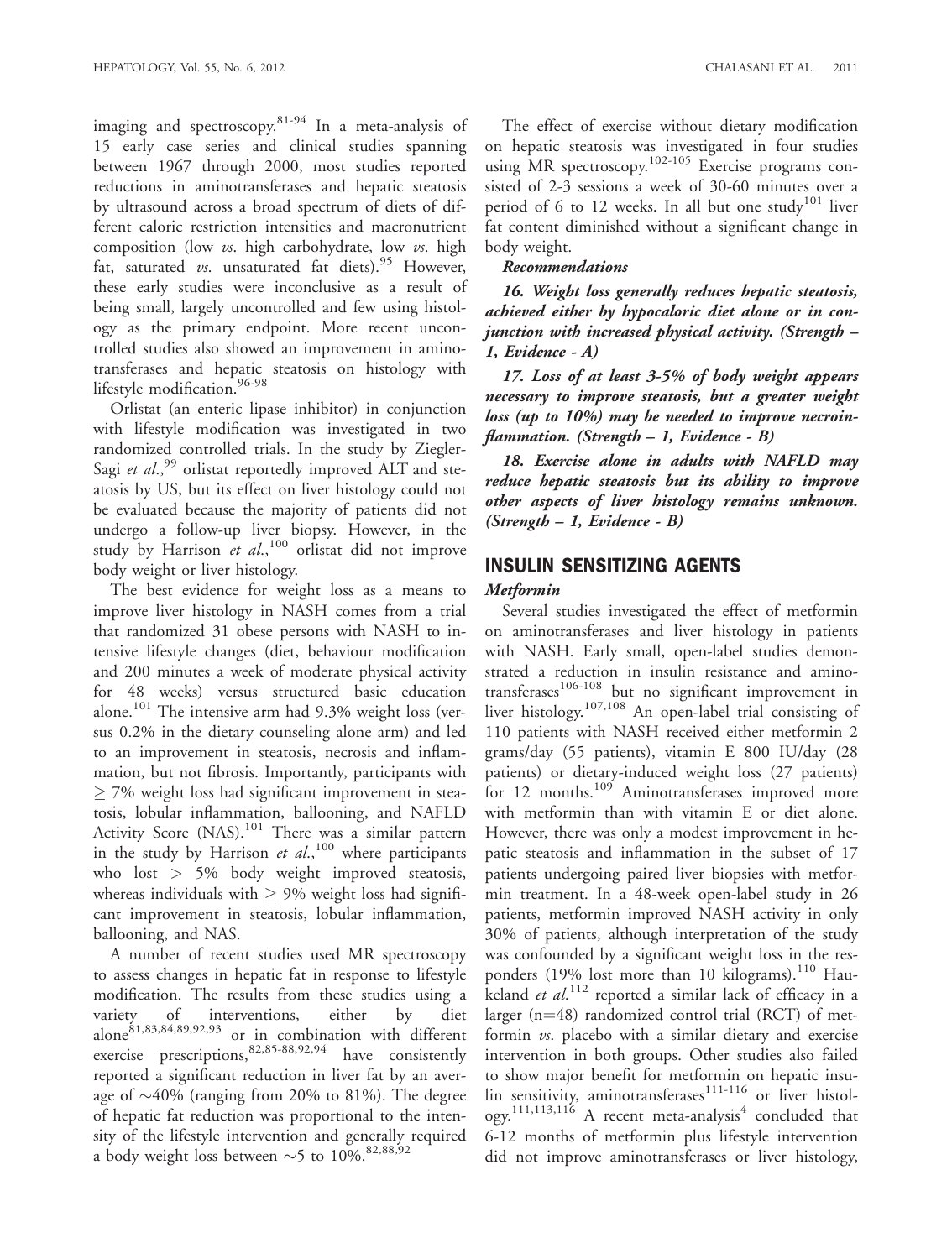compared with lifestyle intervention alone, independently of metformin dose or the presence of diabetes.

## Recommendation

19. Metformin has no significant effect on liver histology and is not recommended as a specific treatment for liver disease in adults with NASH. (Strength – 1, Evidence - A)

## Thiazolidinediones

Several studies investigated the effect of pioglitazone and rosiglitazone on aminotransferases and liver histology in adults with NASH. In an early uncontrolled open-label study<sup>117</sup> in 22 subjects with biopsy-proven NASH, rosiglitazone improved aminotransferases and hepatic steatosis, ballooning and inflammation scores, but not fibrosis. But in a subsequent RCT, Ratziu et  $al.^{118}$  observed that rosiglitazone improved aminotransferases and hepatic steatosis, but not necroinflammation or fibrosis and its two-year open-label extension phase also showed similar results.<sup>119</sup> Belfort et al.<sup>120</sup> conducted a RCT of pioglitazone (45 mg/day) in patients with NASH who had impaired glucose tolerance or T2DM. Although there was a significant weight gain (2.5  $\pm$  0.5 kg) with pioglitazone, it significantly improved aminotransferases, steatosis, ballooning, and inflammation. The NAS improved with pioglitazone in 73% compared to 24% of placebo-treated patients  $(P<0.001)$  and there was a trend towards improvement in fibrosis among patients randomized to pioglitazone ( $P=0.08$ ). Aithal et al.<sup>121</sup> performed a RCT of lifestyle intervention with either pioglitazone 30 mg/day or placebo for 12 months in a total of 74 patients with NASH. While steatosis did not improve significantly compared to placebo, hepatocellular injury and fibrosis improved significantly.<sup>1210</sup> The PIV- $ENS<sup>122</sup>$  study is a large multicenter RCT that randomized 247 non-diabetic patients with NASH to pioglitazone (30 mg/day), vitamin E (800 IU/day), or placebo for 24 months. The primary endpoint was an improvement in NAS  $\geq$  2 points with at least 1 point improvement in hepatocellular ballooning and 1-point improvement in either the lobular inflammation or steatosis score, and no increase in the fibrosis score.<sup>122</sup> It was achieved in 19% in the placebo group compared to 34% in the pioglitazone group ( $P=0.04$  vs. placebo) and 43% in the vitamin E group  $(P=0.001$  vs. placebo).<sup>122</sup> Because this study consisted of two primary comparisons (pioglitazone  $\nu$ s. placebo and vitamin E *, a*  $*P*-value of 0.025 was considered to be$ significant *a priori*. Therefore, although there were histological benefits associated with pioglitazone, this study concluded that pioglitazone did not meet the primary end point. However, resolution of NASH, a key secondary end point, was achieved in significantly higher number of patients receiving pioglitazone than receiving placebo (47% vs. 21%,  $P=0.001$ ).<sup>122</sup> Of note, pioglitazone was associated with a 4.7 kg weight gain compared to placebo  $(P<0.001)$ . Vitamin E and pioglitazone were well tolerated and there were no differences in other adverse events.

A recent meta-analysis $4$  that included 5 RCTs showed that pioglitazone significantly improved steatosis (OR 4.05, 95% CI 2.58-6.35) and inflammation (OR 3.53, 95% CI 2.21-5.64), but not fibrosis (OR 1.40, 95% CI 0.87-2.24).

There has been considerable debate about the longterm safety of TZDs regarding cardiovascular disease, congestive heart failure (CHF), bladder cancer, and bone loss. In a recent meta-analysis $123$  of 19 trials enrolling a total of 16,390 patients with T2DM, pioglitazone treatment was associated with a significant reduction  $(\sim 18\%)$  in the primary outcome of death, myocardial infarction, or stroke  $(P=0.005)$ . However, there was also a higher rate of CHF with pioglitazone  $(2.3\% \text{ vs. } 1.8\% \text{ in the control group, } P=0.002)$ , so caution must be exercised when considering its use in patients with impaired myocardial function. Due to increased risk of coronary events, rosiglitazone is no longer marketed in Europe and its use is highly restricted in the United States.

## Recommendation

20. Pioglitazone can be used to treat steatohepatitis in patients with biopsy-proven NASH. However, it should be noted that majority of the patients who participated in clinical trials that investigated pioglitazone for NASH were non-diabetic and that long term safety and efficacy of pioglitazone in patients with NASH is not established. (Strength – 1, Evidence - B)

#### Vitamin E

Oxidative stress is considered to be a key mechanism of hepatocellular injury and disease progression in subjects with NASH. Vitamin E is an anti-oxidant and has been investigated to treat NASH.124-128 Comparison between these trials is difficult due to varying criteria for entry into the study, different doses of vitamin E and unclear formulations of vitamin E used which could affect its bioavailability, the additional use of other anti-oxidants or other drugs and limited histologic data to assess outcomes. Also, most studies were relatively under-powered and did not meet or publish CONSORT criteria for clinical trials. Despite these limitations, it can be summarized that (1) the use of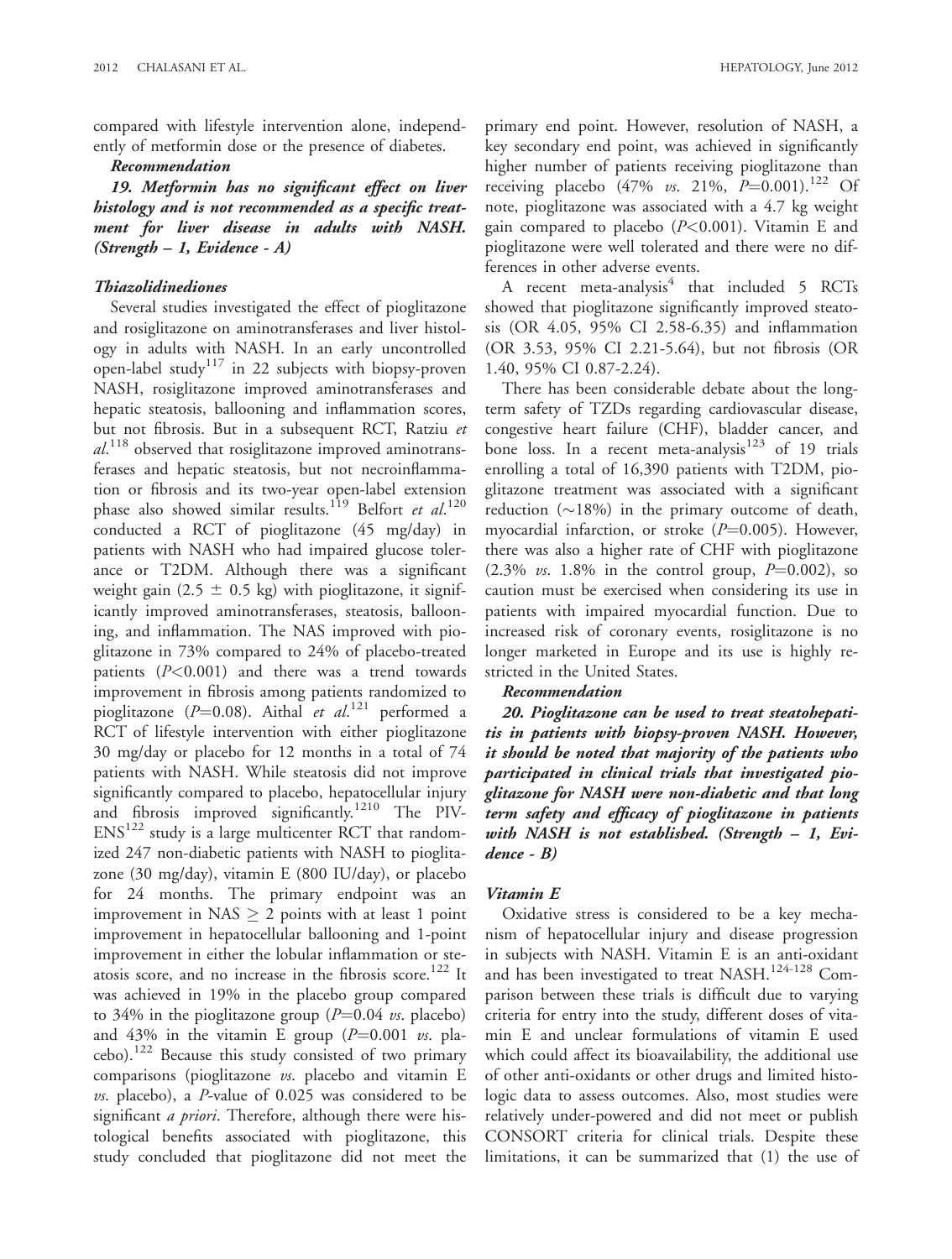vitamin E is associated with a decrease in aminotransferases in subjects with NASH, (2) studies where histologic endpoints were evaluated indicate that vitamin E causes improvement in steatosis, inflammation, and ballooning and resolution of steatohepatitis in adults with NASH, and (3) vitamin E has no effect on hepatic fibrosis. Although two meta-analyses<sup>8,129</sup> failed to observe significant histological benefits with vitamin E in patients with NASH, these analyses were conducted before  $PIVENS^{122}$  and  $TONIC^{130}$  trials were published. In the largest clinical trial  $(PIVENS)^{122}$ reported to date, the pure form of rrr a-tocopherol was orally administered at a dose of 800 IU/day for 96 weeks. The primary endpoint as stated previously was achieved in a significantly greater number of participants receiving vitamin E compared to placebo (42% vs. 19%,  $P<$  0.001, number needed to treat= 4.4).

One concern with vitamin E is the controversial issue of whether it increases all-cause mortality. Some meta-analyses have reported an increase in all-cause mortality with high dose vitamin  $E,$ <sup>131,132</sup> but others failed to confirm such an association.<sup>133-135</sup> A recently published RCT showed that vitamin E administered at a dose of 400 IU/day increased the risk of prostate cancer in relatively healthy men (absolute increase of 1.6 per 1000 person years of vitamin E use).<sup>136</sup>

#### Recommendation

21. Vitamin E (a-tocopherol) administered at daily dose of 800 IU/day improves liver histology in non-diabetic adults with biopsy-proven NASH and therefore it should be considered as a first-line pharmacotherapy for this patient population. (Strength - 1, Quality -  $B$ )

22. Until further data supporting its effectiveness become available, vitamin E is not recommended to treat NASH in diabetic patients, NAFLD without liver biopsy, NASH cirrhosis, or cryptogenic cirrhosis (Strength - 1, Quality -  $C$ )

# Ursodeoxycholic acid (UDCA), Omega-3 fatty acids, and Miscellaneous Agents

Several studies<sup>126,137-140</sup> investigated UDCA (conventional and high doses) to improve aminotransferases and steatosis in patients with NAFLD and liver histology in patients with NASH. All but one study<sup>139</sup> have been proof-of-concept studies with small numbers of participants and/or surrogate endpoints. Notably, a single large multicenter RCT convincingly showed that UDCA offers no histological benefit over placebo in patients with NASH.<sup>139</sup> Omega-3 fatty acids, currently approved in the United States to treat hypertriglyceri-

demia, have been investigated to treat NAFLD both in animal models and in humans. $141$  A recent review by Masterton et  $al.,<sup>142</sup>$  of published literature related to omega-3 fatty acids in NAFLD, found experimental evidence to support their use but the interpretation of human studies was limited by small sample size and methodological flaws. A large multicenter study of one omega-3 fatty acid (eicosapentanoic acid) to treat NASH is ongoing in the United States.. More than a dozen other miscellaneous agents have been investigated in small, proof-of-concept studies and their detailed evaluation is beyond the scope of this guideline.

## Recommendations

23. UDCA is not recommended for the treatment of NAFLD or NASH. (Strength  $-1$ , Quality  $- B$ )

24. It is premature to recommend omega-3 fatty acids for the specific treatment of NAFLD or NASH but they may be considered as the first line agents to treat hypertriglyceridemia in patients with NAFLD. (Strength  $-1$ , Quality  $-B$ )

#### Bariatric Surgery

As the majority of patients undergoing bariatric surgery have associated fatty liver disease, there has been an interest in foregut bariatric surgery as a potential treatment option for NASH. There are no RCTs that evaluated any type of foregut bariatric surgical procedure to specifically treat NAFLD or NASH. However, there are several retrospective and prospective cohort studies that compared liver histology in the severely obese individuals before and after bariatric surgery. Unfortunately, in the majority of these studies, postbypass liver biopsies were performed at varying intervals and only in selected patients undergoing surgical procedures such as hernia repair or adhesiolysis. One exception is the study by Mathurin *et al.*,<sup>143</sup> that prospectively correlated clinical and metabolic data with liver histology before and 1 and 5 years after bariatric surgery in 381 adult patients with severe obesity. Gastric band, bilio-intestinal bypass, and gastric bypass were done in 56%, 23%, and 21%, respectively. Compared to baseline, there was a significant improvement in the prevalence and severity of steatosis and ballooning at 1 and 5 years following bariatric surgery. In patients with probable or definite NASH at baseline  $(n=99)$ , there was a significant improvement in steatosis, ballooning, and NAS and resolution of probable or definite NASH at 1 and 5 years following bariatric surgery. Most histological benefits were evident at 1 year with no differences in liver histology between 1 and 5 years following bariatric surgery. Intriguingly, a minor but statistically significant increase in mean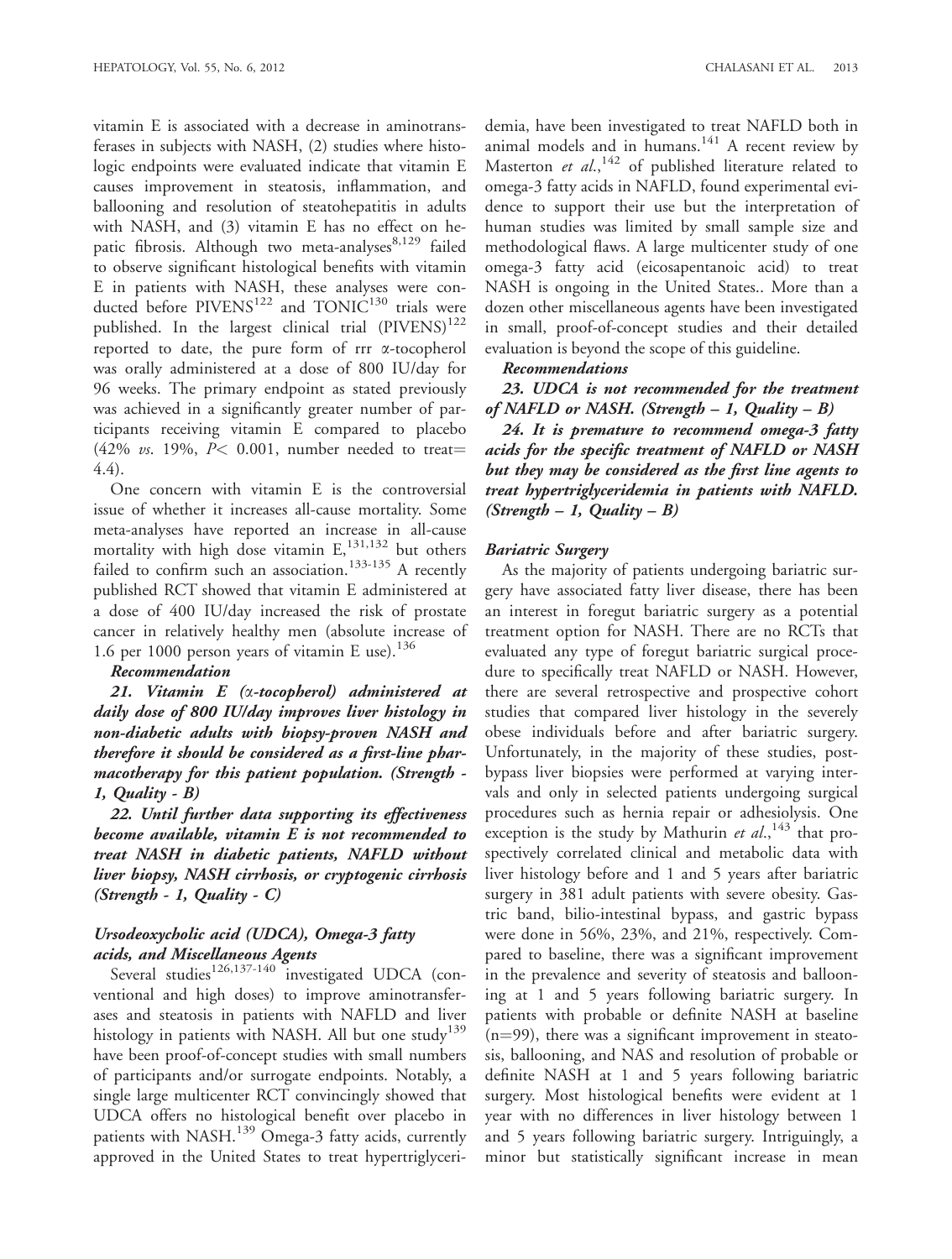fibrosis score was noted at 5 years after the bariatric surgery (from  $0.27 \pm 0.55$  at baseline to  $0.36 \pm 0.59$ ,  $P=0.001$ ). Despite this increase, at 5 years 96% of patients exhibited fibrosis score  $\leq$  F1 and 0.5% had F3, indicating there is no clinically significant worsening in fibrosis that can be attributed directly to the procedure. In the important subgroup of patients with probable or definite NASH at baseline, there was no worsening of fibrosis at 1 and 5 years, compared to baseline liver biopsy. As no patient in the study had F3 or F4 at baseline, the effect of bariatric surgery in those with advanced fibrosis and cirrhosis could not be evaluated.

Two meta-analyses $144,145$  evaluated the effect of bariatric surgery on the liver histology in patients with NAFLD. The meta-analysis by Mummadi et al.,  $^{144}$ showed that steatosis, steatohepatitis, and fibrosis appear to improve or completely resolve after bariatric surgery. However, a recently published Cochrane review<sup>145</sup> concluded that lack of randomized clinical trials or quasi-randomized clinical studies prevents definitive assessment of benefits and harms of bariatric surgery as a therapeutic approach for patients with NASH.

#### Recommendations

25. Foregut bariatric surgery is not contraindicated in otherwise eligible obese individuals with NAFLD or NASH (but without established cirrhosis). (Strength  $-1$ , Quality  $-A$ )

26. The type, safety and efficacy of foregut bariatric surgery in otherwise eligible obese individuals with established cirrhosis due to NAFLD are not established. (Strength  $-1$ , Quality  $- B$ )

27. It is premature to consider foregut bariatric surgery as an established option to specifically treat NASH (1B)

## Alcohol use in patients with NAFLD and NASH

Heavy alcohol consumption is a risk factor for chronic liver disease and should be avoided by patients with NAFLD and NASH. The National Institute on Alcohol Abuse and Alcoholism (NIAAA) defines heavy or at-risk drinking as more than 4 drinks on any day or more than 14 drinks per week in men or more than 3 drinks on any day or 7 drinks per week in women.<sup>146</sup> Several recent cross-sectional studies<sup>147-153</sup> suggest a beneficial effect of light alcohol consumption (on average less than one drink per day) on the presence (defined either biochemically or by imaging) and severity of NAFLD. There are no studies reporting the effect of ongoing alcohol consumption on disease severity or natural history of NAFLD or NASH. The effects of light drinking on the cardiovascular system and cancer risks, if any, have not been investigated in individuals with NAFLD.

Recommendations

28. Patients with NAFLD should not consume heavy amounts of alcohol (Strength  $-1$ , Quality  $- B$ )

29. No recommendation can be made with regards to non-heavy consumption of alcohol by individuals with NAFLD. (Strength  $-1$ , Quality  $- B$ )

## Statin use in patients with NAFLD and NASH

Patients with NAFLD and NASH are at increased risk for cardiovascular disease and several studies have established cardiovascular disease as their most common cause of death.<sup>6</sup> Patients with NAFLD should be risk stratified for cardiovascular disease, and their cardiovascular risk factors should be managed accordingly.<sup>154</sup> The treatment of dyslipidemia should be considered in the overall frame work of cardiovascular risk reduction in patients with NAFLD.<sup>154</sup>

Statins are an important class of agents to treat dyslipidemia, and yet there is continued reluctance to use statins in patients with suspected or established chronic liver disease, including NAFLD and NASH. Although elevated aminotransferases are not uncommon in patients receiving statins, serious liver injury from statins is rarely seen in clinical practice. Over the last decade, one RCT and several retrospective and prospective studies<sup>155-159</sup> have established that (a) statins are safe in patients with liver disease and (b) there is no evidence that patients with chronic liver disease including at NAFLD and NASH are at higher risk for serious liver injury from statins than those without liver disease.

Several studies have suggested that statins may improve liver biochemistries and histology in patients with NASH.<sup>159-167</sup> These studies consisted of small numbers of patients and have not been rigorously designed. A recent *post-hoc* analysis of the cardiovascular outcomes study, GREACE,<sup>165</sup> observed that statins significantly improve liver biochemistries and cardiovascular outcomes in patients with elevated liver enzymes likely due to NAFLD. There are no RCTs with histological endpoints which investigated statins to treat NASH.

#### Recommendations

30. Given the lack of evidence to show that patients with NAFLD and NASH are at increased risk for serious drug-induced liver injury from statins, statins can be used to treat dyslipidemia in patients with NAFLD and NASH. (Strength – 1,  $Quality - B)$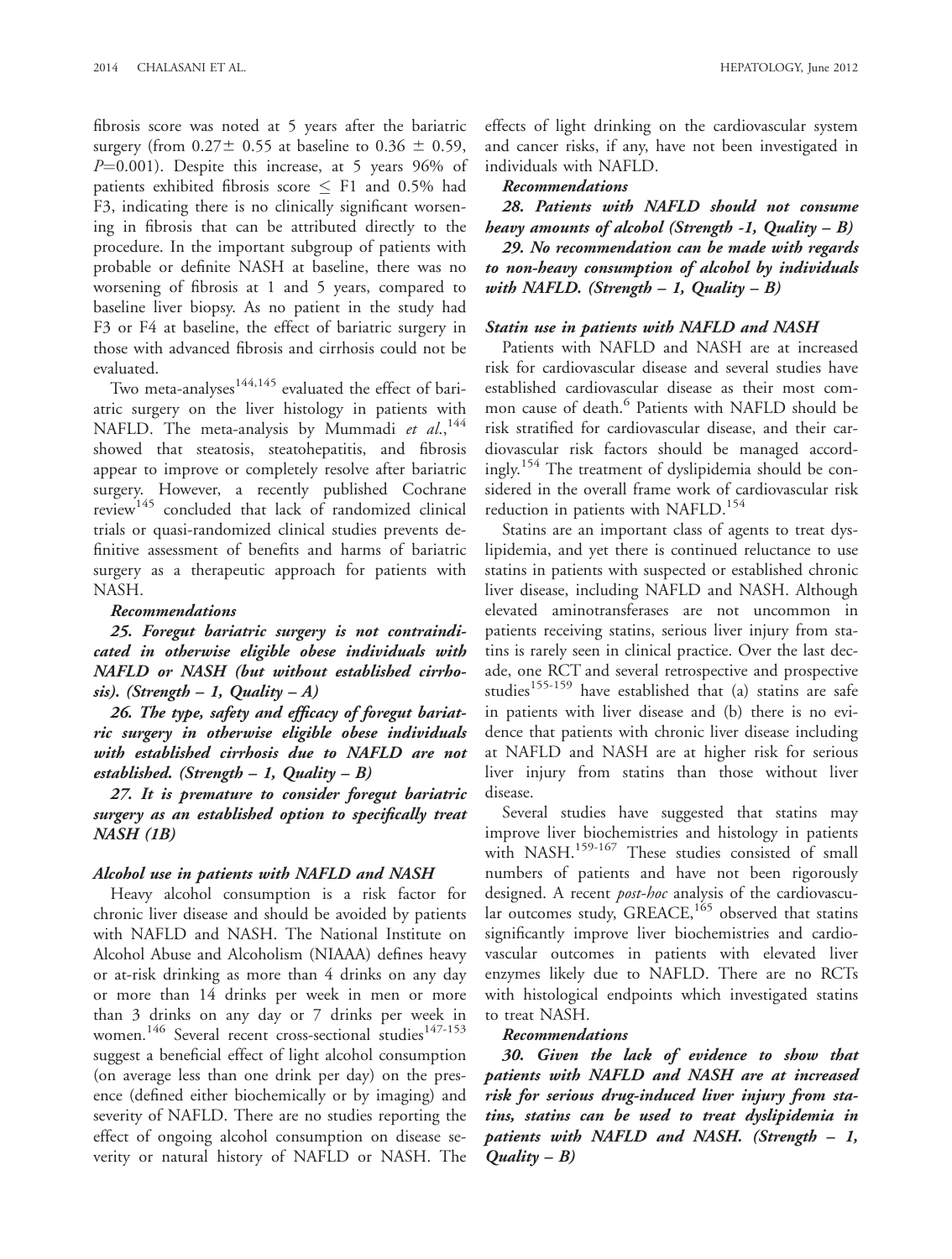## 31. Until RCTs with histological endpoints prove their efficacy, statins should not be used to specifically treat NASH. (Strength  $-1$ , Quality  $- B$ )

## NAFLD in patients with other chronic liver diseases

Because of the high prevalence of risk factors for NAFLD and NASH, it is not uncommon for patients with other chronic liver diseases to exhibit co-existing histological features of NAFLD.<sup>168</sup> Coexistent hepatic steatosis is common in chronic hepatitis C (HCV) infection and is strongly associated with more advanced liver disease.<sup>169-171</sup> Another large study showed high prevalence of steatosis (40.5%) and steatohepatitis (15%) in patients with primary biliary cirrhosis (PBC), $^{172}$  although at least some of the steatosis and steatohepatitis in that study was suspected to be due to alcohol consumption. In clinical practice, it is not uncommon for obese and/or diabetic patients with autoimmune liver disease to exhibit steatosis and steatohepatitis in their liver biopsies.

Previous studies have shown that obesity, insulin resistance, and hepatic steatosis are associated with a lower response to pegylated interferon and ribavirin for the treatment of  $HCV$ <sup>173-175</sup> Obesity does not have a similar negative impact on the response to newer protease-inhibitor based anti-viral regimens,<sup>176-180</sup> but the impact of insulin resistance and hepatic steatosis has not yet been investigated sufficiently. It is not known if the treatment of steatosis and steatohepatitis alters the natural history of other chronic liver diseases such as HCV and PBC. Furthermore, it is not known if agents such as vitamin E and pioglitazone are effective to treat steatosis and steatohepatitis when present in patients with other chronic liver diseases.

## Recommendations

32. When steatosis and steatohepatitis are evident in patients with other types of chronic liver disease, it is important to assess for metabolic risk factors and alternate etiologies for hepatic steatosis.  $(Strength - 1, Quality - B)$ 

33. In patients with other types of chronic liver diseases who have co-existing NAFLD and NASH, there are no data to support the use of vitamin E or pioglitazone to improve the liver disease. (Strength – 1, Quality  $-B$ )

# Miscellaneous Recommendations Pertinent to Clinical Practice

34. Patients with NASH cirrhosis should be screened for gastroesophageal varices according to the AASLD/ACG practice guidelines.<sup>181</sup>(Strength – 1, Quality – B)

35. Patients with NASH cirrhosis should be considered for HCC screening according to the AASLD/ACG practice guidelines.<sup>182</sup>(Strength – 1, Quality – B)

36. Current evidence does not support routinely repeating a liver biopsy in patients with NAFL or  $NASH.$  (Strength  $-2$ , Quality  $- C$ )

# Aspects of NAFLD Specific to Children and Adolescents

Recognition of NAFLD in children is essential to understanding the origin of disease in those likely to be most genetically or environmentally susceptible. Adults with onset of NAFLD in childhood may be most at risk for early or severe complications. Definition of NAFLD in childhood is the same as in adults. Children are reported with NAFLD as early as 2 years and with NASH-related cirrhosis as early as age 8.<sup>183,184</sup>

## Prevalence and Risk Factors

Estimation of population prevalence in children presents difficulties for the same reasons detailed above in adults. Estimates vary based upon the type of test or imaging, the cut-points for detection, and the age, sex, race and ethnicity of the geographic region sampled. A school-based study of obese children in Minnesota, California, Texas and Louisiana, using abnormal serum ALT as a surrogate marker  $(>40U/L)$ , found that 23% of 17-18 year olds had elevated unexplained ALT.<sup>183</sup> An autopsy study using the "gold standard'' of liver histology examined 742 children between the ages of 2-19 y who died from unnatural causes. The estimated NAFLD prevalence was 9.6% when adjusted for age, gender, race and ethnicity.<sup>184</sup> Multivariate analyses showed that obesity, older age (in adolescence), male gender, and Hispanic ethnicity are independent predictors of fatty liver prevalence.

## Natural History of NAFLD in Children

A single retrospective single center report has been published on the natural history of NAFLD in 66 children.<sup>185</sup> Only 5 had serial biopsies, obtained for unspecified reasons over varying intervals, averaging 41 months between biopsies. Of these 5 children, 4 had progression of fibrosis. Four of the 5 underwent liver transplantation and 2 died of cirrhosis. Clearly, more robust prospective data are needed on larger number of children to better understand the natural history of NAFLD in children.

## Screening for NAFLD in Children

NAFLD is under-diagnosed in children due to lack of recognition, screening or appreciation of associated complications by health care providers. One study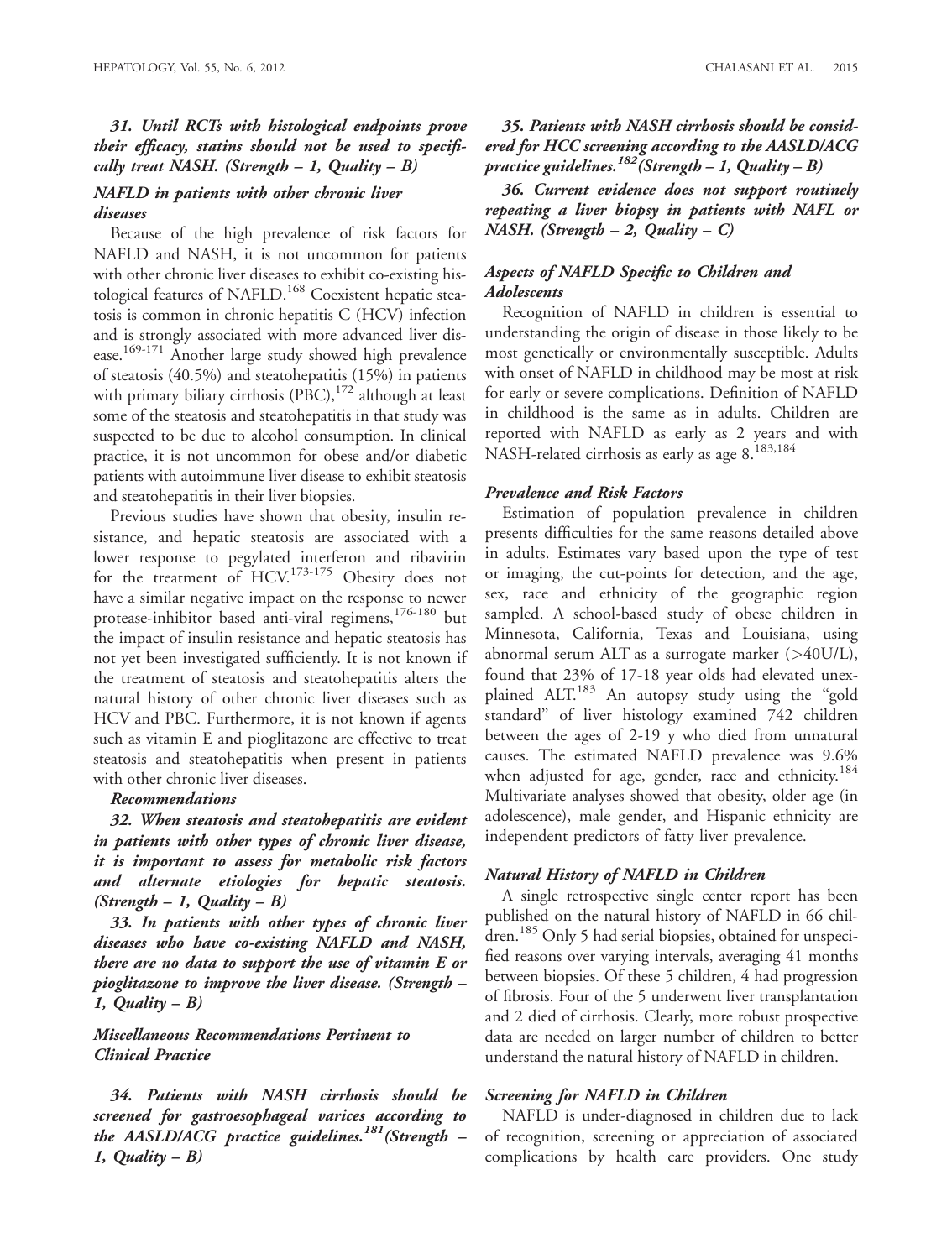showed that less than a third of obese children were screened for NAFLD at clinic visits.<sup>186</sup> Children may not be recognized as obese at visits and age-appropriate norms for body mass index may go unacknowledged. Abdominal adiposity may mask detection of hepatomegaly by palpation during physician examination. As in adults, children with features of metabolic syndrome such as obesity, hypertension, insulin resistance and dyslipidemia<sup>63</sup> are at higher risk for NAFLD and particular histopathological features of NAFLD correlate with components of metabolic syndrome.<sup>187</sup> Thus, identification of children at risk for NAFLD could occur in general health provider settings as well as in specialty clinics for nutrition, gastroenterology, hepatology, endocrinology and bariatric surgery. Children may also exhibit NAFLD incidentally discovered while undergoing imaging, but there are no studies evaluating how to proceed with children identified in this fashion. Recently, the summary report of an expert committee suggested biannual screening for liver disease with serum ALT and AST starting at age 10 years in obese children and those with BMI of  $85^{\text{th}}$  to  $94^{\text{th}}$ percentile with other risk factors.<sup>188</sup>

Penetrance of NAFLD has been demonstrated in family members of children with NAFLD.<sup>63</sup> The likelihood of first, second and third degree relatives exhibiting abnormally high fat fractions (by MRI estimation) relative to body mass index is much more highly correlated in those related to a child with NAFLD than to those who are related to an age, gender and BMI-matched child without NAFLD.

## Diagnosis in children

Given the relatively early onset, caregivers must give additional consideration to the possibility of monogenic disorders that present as fatty liver disease in very young children. Considerations include inborn errors of fatty acid or carnitine metabolism, peroxisomal disorders, lysosomal storage disorders, Wilson's disease, and cystic fibrosis.<sup>189</sup> However, as in adults, positive serum autoantibodies are present in a significant population of children with biopsy-proven NAFLD and on some occasion liver biopsy is required to discriminate between autoimmune hepatitis and NAFLD.<sup>63</sup> Obviously, the confounding factor of alcoholism is much less common in children and standard questionnaires for quantifying alcohol intake are usually unnecessary.

#### Recommendations

37. Children with fatty liver who are very young or not overweight should be tested for monogenic causes of chronic liver disease such as fatty acid oxidation defects, lysosomal storage diseases and peroxisomal disorders, in addition to those causes considered for adults. (Strength  $-$  2, Quality  $-$  C)

38. Low serum titers of autoantibodies are often present in children with NAFLD, but higher titers, particularly in association with higher serum aminotransferases and high globulin should prompt a liver biopsy to evaluate for possible autoimmune hepatitis. (Strength  $-2$ , Quality  $-B$ )

39. Due to a paucity of evidence, a formal recommendation cannot be made with regards to screening for NAFLD in overweight and obese children despite a recent expert committee recommendation for biannual screening for liver disease with liver enzyme measurements in this population. (Strength –1,  $Quality - B)$ .

# When to obtain a liver biopsy for suspected pediatric NAFLD?

The decision to perform a liver biopsy in a child to confirm the diagnosis of NAFLD must be weighed against the risks associated with biopsy and the likelihood that the result will impact management. In children with an uncertain diagnosis, biopsy may rule out potential drug hepatotoxicity or lack of clarity due to presence of serum autoantibodies. When there is an interest in grading or staging NAFLD, instead of submitting all children with NAFLD to a liver biopsy it would be optimal to identify those children who are more likely to have NASH. The paucity of natural history data confounds the decision to biopsy since alteration of long-term outcomes with treatment based on severity of histology at baseline is unknown.

As in adults, development of noninvasive biomarkers or imaging to identify those at risk for more rapid progression or severe disease onset is desirable. Particularly, accurate markers of cellular injury and fibrosis are needed. Two studies suggested that ELF score can be used to accurately predict fibrosis in children with NAFLD, but both studies consisted of relatively small numbers of children and fewer with advanced fibrosis.<sup>190,191</sup> There is reported benefit in predicting fibrosis stage in pediatric patients, with a AUROC of 0.92, although only 9 of the 76 subjects studied had fibrosis stage 3 or more.<sup>190</sup> Validation of the serum CK18 levels to evaluate NASH needs to be undertaken in children with NAFLD.

## Recommendations

40. Liver biopsy in children with suspected NAFLD should be performed in those where the diagnosis is unclear, where there is possibility of multiple diagnoses, or before starting therapy with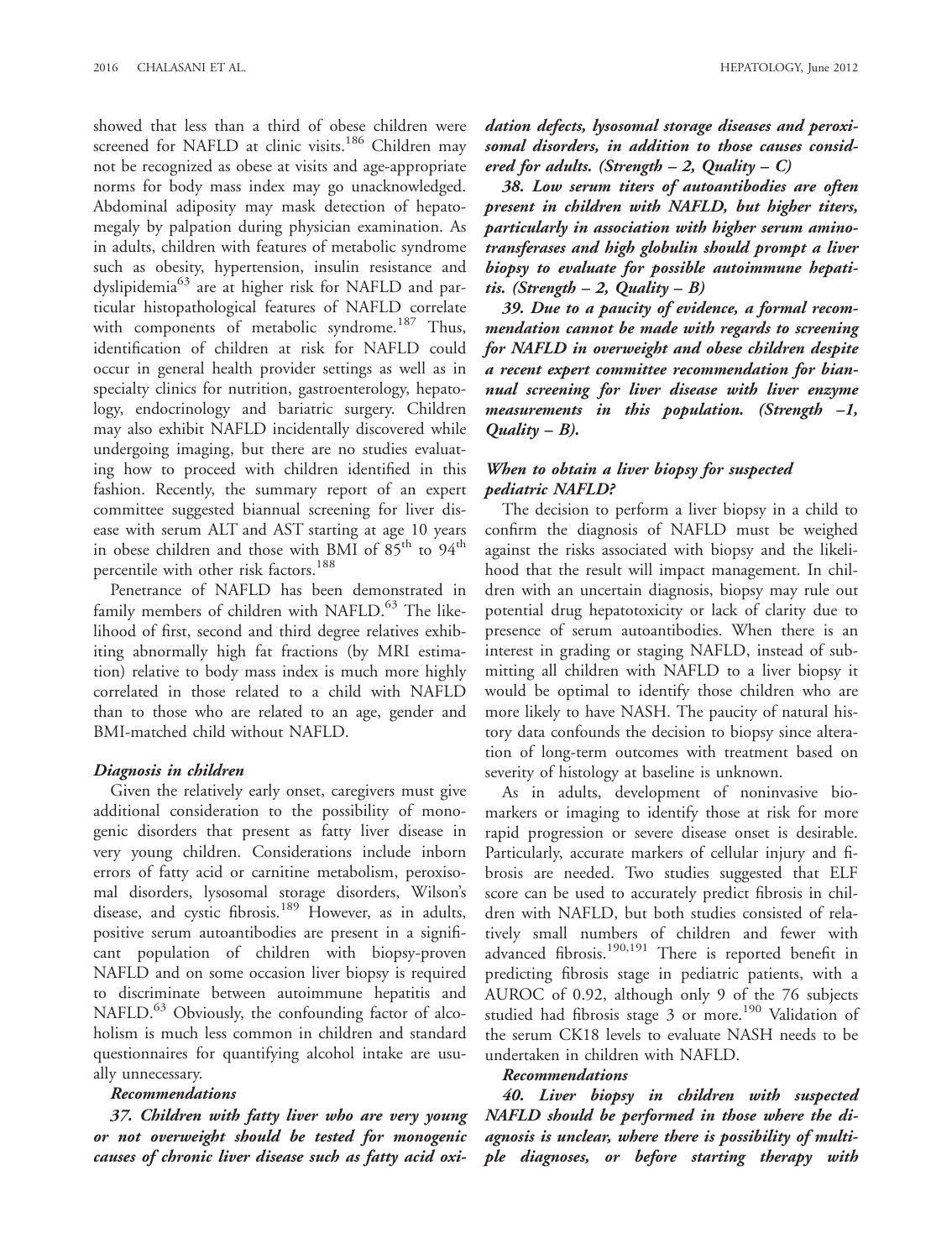potentially hepatotoxic medications. (Strength  $-1$ ,  $Quality - B)$ 

41. A liver biopsy to establish a diagnosis of NASH should be obtained prior to starting children on pharmacologic therapy for NASH. (Strength  $-2$ ,  $Quality - C)$ 

## NAFLD Histology in Children

Histopathology of children with NAFLD can differ from that found in adults.<sup>192</sup> As in adults, children can present with pronounced features of hepatocellular injury, lobular inflammation, and peri-sinusoidal fibrosis, but there is a unique pattern of unclear significance also recognized in children. This pattern is typified by marked macrovesicular hepatocellular steatosis, portal inflammation and portal fibrosis in the absence of ballooning.<sup>192,194</sup>

#### Recommendation:

42. Pathologists interpreting pediatric NAFLD biopsies should recognize the unique pattern frequently found in children to not misidentify pediatric NAFLD. (Strength  $-1$ , Quality  $-B$ )

## Treatment in Children

Recommendations for pediatric treatment options are limited by a small number of randomized clinical trials and insufficient information on natural history to assess risk-benefit. The overall goal is to improve a child's quality of life and reduce longer term cardiovascular and liver morbidity and mortality. Given that early-onset likely indicates higher likelihood of later complications, attempts should be made to identify children who will benefit from intervention.

## Lifestyle modification

Since most pediatric NAFLD patients are obese, addressing their obesity is the first step. An open label study <sup>195</sup> in 84 Italian children with biopsy-proven NAFLD showed that >20% body weight reduction over 12 months resulted in improvement in serum ALT and steatosis by ultrasonography in most children with NAFLD. Reportedly, 94% of the 70 enrolled subjects were able to achieve this weight loss goal using caloric restriction and exercise advice. Since liver biopsies were not performed at the end of the study, the effect of lifestyle intervention on liver histology could not be determined. In another study, Nobili et al.<sup>196</sup> randomized 53 children with biopsy-proven NAFLD to lifestyle modification plus antioxidant therapy or lifestyle modification and placebo. Antioxidant therapy did not improve liver histology, but children in both groups showed significant improvement in steatosis, inflammation, ballooning, and the NAS. Although there are no randomized controlled trials of intensive lifestyle modification compared to standard-of-care advice, these two studies indicate that lifestyle modification is beneficial in children with NAFLD.

No information exists on recommending any particular type of diet or exercise. Further studies are needed to assess the efficacy of specific diets. Recommendations for overweight pediatric NAFLD patients should include consultation with a registered dietitian to assess quality of diet and measurement of caloric intake, adoption of American Heart Association dietary strategies, and regular aerobic exercise progressing in difficulty as fitness allows.<sup>197,198</sup> Enlisting other willing family members to adopt diet and exercise goals may aid compliance.

## Pharmacotherapy

As in adults, clinical trials for pediatric NAFLD generally targeted insulin resistance or oxidative stress. Open-label proof-of-concept studies have utilized changes in serum ALT or liver brightness on ultrasound as endpoints.<sup>189</sup> Agents evaluated thus far include metformin, vitamin E, ursodeoxycholic acid and delayed-release cysteamine.<sup>189</sup> Recently, a large multicenter RCT using change in histology as a secondary endpoint was published.<sup>130</sup> This study, called TONIC, compared the efficacy of vitamin E or metformin to placebo in 8-17 year olds with NAFLD.<sup>130</sup> Although the primary outcome of sustained reduction of ALT was not different among the 3 groups, there were statistically significant improvements in NAS and resolution of NASH  $(P<0.006)$  with vitamin E treatment compared to placebo over 96 weeks.<sup>130</sup> In this study, metformin administered at 500 mg twice daily dose had no effect on liver biochemistries or liver histology.

#### Recommendations

43. Intensive lifestyle modification improves aminotransferases and liver histology in children with NAFLD and thus should be the first line of treatment. (Strength  $-$  2, Quality  $-$  B)

44. Metformin at 500 mg twice daily offers no benefit to children with NAFLD and thus should not be prescribed. The effect of metformin administered at a higher dose is not known. (Strength – 1, Qual $ity - B$ 

45. Vitamin E 800 IU/day (RRR a–tocopherol) offers histological benefits to children with biopsyproven NASH or borderline NASH but confirmatory studies are needed before its use can be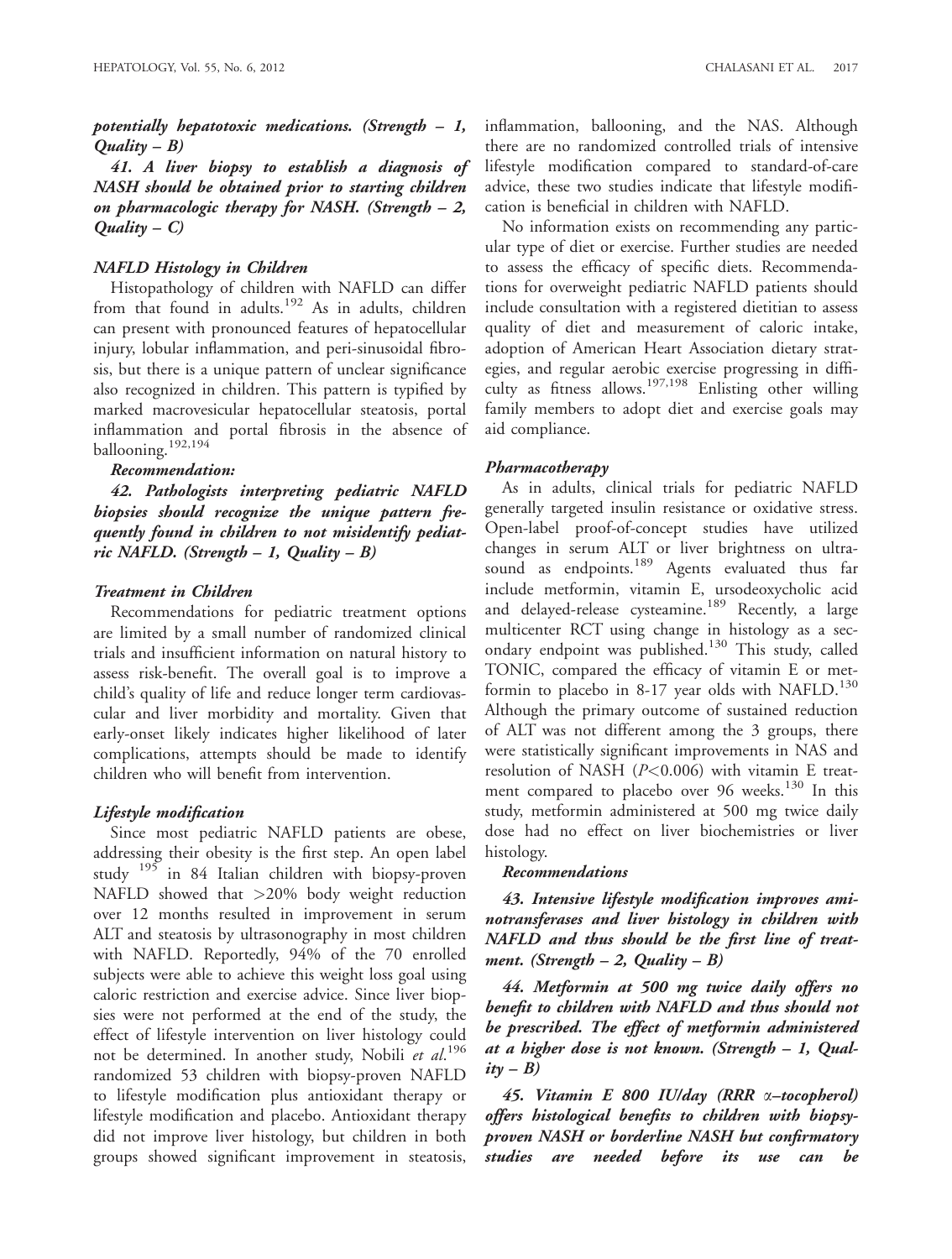# recommended in clinical practice (Strength –  $1, Quality - B)$

Acknowledgment: This practice guideline was developed in collaboration with the AASLD Practice Guidelines Committee, and was approved by the ACG Practice Parameters Committee, and the AGA Institute Clinical Practice and Quality Management Committee. Raphael B. Merriman, MD, MRCPI and Benjamin L. Shneider, MD served as primary reviewers for the AASLD Practice Guidelines Committee. Dr. Merriman declared no relevant conflicts of interest. Dr. Shneider serves as a scientific consultant with Bristol-Myers Squibb and the advisory board for Ikaria. External review was provided by Jean P. Molleston, MD and Stephen A. Harrison, MD. Dr. Molleston received research support from Schering-Plough and Roche. Dr. Harrison serves as a consultant to Amylin Pharmaceuticals and has received research support from Rottapharm and Mochida.

## References

- 1. Eddy DM. A manual for assessing health practices and designing practice guidelines. Philadelphia. American College of Physicians. 1996;1-126.
- 2. Guyatt GH, Oxman AD, Vist GE, Kunz R, Falck-Ytter Y, Alonso-Coello P, Schunemann HJ. GRADE: an emerging consensus on rating quality of evidence and strength of recommendations. BMJ 2008;336: 924-926.
- 3. Vuppalanchi R, Chalasani N. Nonalcoholic fatty liver disease and non-alcoholic steatohepatitis: selected practical issues in their management. Hepatology 2009;49:306-317.
- 4. Vernon G, Baranova A, Younossi ZM. Systematic review: the epidemiology and natural history of non-alcoholic fatty liver disease and nonalcoholic steatohepatitis in adults. Aliment Pharmacol Ther 2011;34: 274-285.
- 5. Neuschwander-Tetri BA. Hepatic lipotoxicity and the pathogenesis of nonalcoholic steatohepatitis: the central role of nontriglyceride fatty acid metabolites. HEPATOLOGY 2010;52:774-788.
- 6. Targher G, Day CP, Bonora E. Risk of cardiovascular disease in patients with nonalcoholic fatty liver disease. N Engl J Med 2010; 363:1341-1350.
- 7. G, Gambino R, Cassader M, Pagano G. Meta-analysis: Natural history of non-alcoholic fatty liver disease (NAFLD) and diagnostic accuracy of non-invasive tests for liver disease severity. Annals of Medicine 2011;43(8):617-49.
- 8. Musso G, Gambino R, Cassader M, Pagano G. A meta-analysis of randomized trials for the treatment of nonalcoholic fatty liver disease. HEPATOLOGY 2010;52:79-104.
- 9. Suzuki A, Angulo P, Lymp J, St Sauver J, Muto A, Okada T, Lindor K.. Chronological development of elevated aminotransferases in a nonalcoholic population. HEPATOLOGY. 2005;41(1):64-71.
- 10. Hamaguchi M, Kojima T, Takeda N, et al. The metabolic syndrome as a predictor of non-alcoholic fatty liver disease. Ann Intern Med 2005;143(10):722-8.
- 11. Whalley S, Puvanachandra P, Desai A, Kennedy H. HEPATOLOGY outpatient service provision in secondary care: a study of liver disease incidence and resource costs. Clin Med. 2007;7(2):119-24.
- 12. Lee JY, Kim KM, Lee SG, Yu E, Lim YS, Lee HC, Chung YH, Lee YS, Suh DJ. Prevalence and risk factors of non-alcoholic fatty liver disease in potential living liver donors in Korea: a review of 589 consecutive liver biopsies in a single center. J Hepatol. 2007;47(2): 239-44.
- 13. Marcos A, Fischer RA, Ham JM, Olzinski AT, Shiffman ML, Sanyal AJ, Luketic VA, Sterling RK, Olbrisch ME, Posner MP. Transplantation 2000;69:2410-2415.
- 14. Williams CD, Stenger J, Asike MI, Torres DM, Shaw J, Contreras M, Landt CL, Harrison SA. Prevalence of nonalcoholic fatty liver disease and nonalcoholic steatohepatitis among a largely middle-aged population utilizing ultrasound and liver biopsy: a prospective study. Gastroenterology 2011;140:124-131.
- 15. Browning JD, Szczepaniak LS, Dobbins R, Nuremberg P, Horton JD, Cohen JC, Grundy SM, Hobbs HH. Prevalence of hepatic steatosis in an urban population in the United States: impact of ethnicity. HEPA-TOLOGY. 2004;40:1387-95.
- 16. Boza C, Riquelme A, Ibañez L, Duarte I, Norero E, Viviani P, Soza A,Fernandez JI, Raddatz A, Guzman S, Arrese M. Predictors of nonalcoholic steatohepatitis (NASH) in obese patients undergoing gastric bypass. Obes Surg. 2005;15:1148-53.
- 17. Haentjens P, Massaad D, Reynaert H, Peeters E, Van Meerhaeghe A, Vinken S, Poppe K, Velkeniers B. Identifying non-alcoholic fatty liver disease among asymptomatic overweight and obese individuals by clinical and biochemical characteristics. Acta Clin Belg. 2009;64:483-93.
- 18. Machado M, Marques-Vidal P, Cortez-Pinto H. Hepatic histology in obese patients undergoing bariatric surgery. J Hepatol. 2006;45:600-6.
- 19. Colicchio P, Tarantino G, del Genio F, Sorrentino P, Saldalamacchia G,Finelli C, Conca P, Contaldo F, Pasanisi F. Non-alcoholic fatty liver disease in young adult severely obese non-diabetic patients in South Italy. Ann Nutr Metab. 2005;49:289-95.
- 20. Beymer C, Kowdley KV, Larson A, Edmonson P, Dellinger EP, Flum DR. Prevalence and predictors of asymptomatic liver disease in patients undergoing gastric bypass surgery. Arch Surg. 2003;138: 1240-4.
- 21. Leite NC, Salles GF, Araujo AL, Villela-Nogueira CA, Cardoso CR. Prevalence and associated factors of non-alcoholic fatty liver disease in patients with type-2 diabetes mellitus. Liver Int. 2009;29:113-9.
- 22. Prashanth M, Ganesh HK, Vima MV, John M, Bandgar T, Joshi SR, Shah SR, Rathi PM, Joshi AS, Thakkar H, Menon PS, Shah NS. Prevalence of nonalcoholic fatty liver disease in patients with type 2 diabetes mellitus. J Assoc Physicians India. 2009;57:205-10.
- 23. Assy N, Kaita K, Mymin D, Levy C, Rosser B, Minuk G. Fatty infiltration of liver in hyperlipidemic patients. Dig Dis Sci 2000;45: 1929-1934.
- 24. Li H, Wang YJ, Tan K, Zeng L, Liu L, Liu FJ, Zhou TY, Chen EQ, Tang H. Prevalence and risk factors of fatty liver disease in Chengdu, Southwest China. Hepatobiliary Pancreat Dis Int. 2009;8(4):377-82.
- 25. Amarapurkar D, Kamani P, Patel N, Gupte P, Kumar P, Agal S, Baijal R, Lala S, Chaudhary D, Deshpande A. Prevalence of non-alcoholic fatty liver disease: population based study. Ann Hepatol. 2007;6(3):161-
- 26. Park SH, Jeon WK, Kim SH, Kim HJ, Park DI, Cho YK, Sung IK, Sohn CI, Keum DK, Kim BI. Prevalence and risk factors of non-alcoholic fatty liver disease among Korean adults. J Gastroenterol Hepatol. 2006;21(1 Pt 1):138-43.
- 27. Frith J, Day CP, Henderson E, Burt AD, Newton JL. Non-alcoholic fatty liver disease in older people. Gerontology. 2009;55(6):607-13.
- 28. Chen CH, Huang MH, Yang JC, Nien CK, Yang CC, Yeh YH, Yueh SK. Prevalence and etiology of elevated serum alanine aminotransferase level in an adult population in Taiwan. J Gastroenterol Hepatol. 2007;22:1482-9.
- 29. Ong JP, Pitts A, Younossi ZM. Increased overall mortality and liverrelated mortality in non-alcoholic fatty liver disease. J Hepatol. 2008; 49:608-12.
- 30. Hashimoto E, Yatsuji S, Kaneda H, Yoshioka Y, Taniai M, Tokushige K, Shiratori K. The characteristics and natural history of Japanese patients with nonalcoholic fatty liver disease. Hepatol Res. 2005; 33(2):72-6.
- 31. Adams LA, Lymp JF, St Sauver J, Sanderson SO, Lindor KD, Feldstein A, Angulo P. The natural history of nonalcoholic fatty liver disease: a population-based cohort study. Gastroenterology. 2005 l;129: 113-21.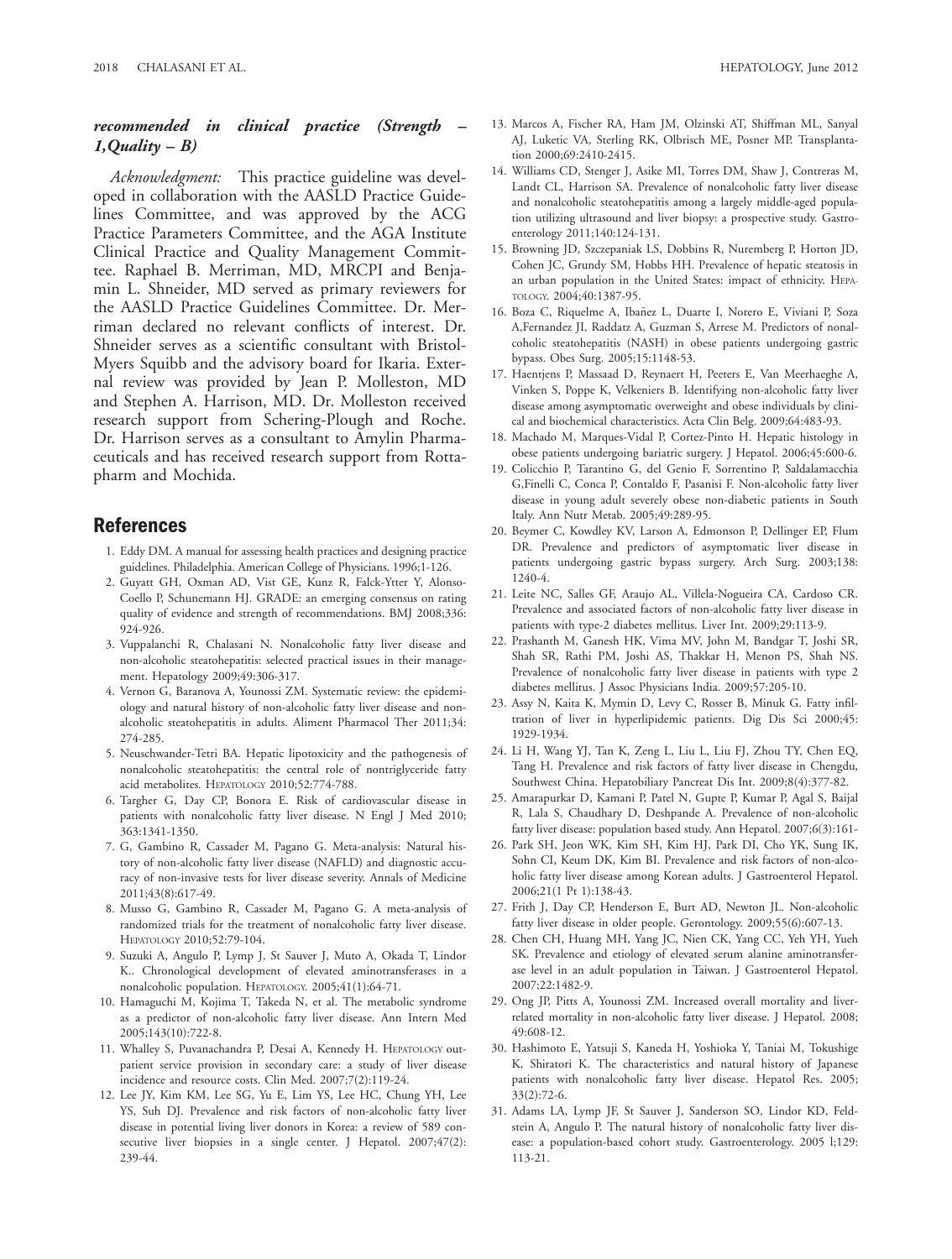- 32. Chen ZW, Chen LY, Dai HL, Chen JH, Fang LZ. Relationship between alanine aminotransferase levels and metabolic syndrome in nonalcoholic fatty liver disease. J Zhejiang Univ Sci B. 2008 Aug; 9(8):616-22.
- 33. Clark JM, Brancati FL, Diehl AM. The prevalence and etiology of elevated aminotransferase levels in the United States. Am J Gastroenterol. 2003;98:960-7.
- 34. Kallwitz ER, Kumar M, Aggarwal R, Berger R, Layden-Almer J, Gupta N, Cotler SJ. Ethnicity and nonalcoholic fatty liver disease in an obesity clinic: the impact of triglycerides. Dig Dis Sci. 2008;53: 1358-63.
- 35. Wagenknecht LE, Scherzinger AL, Stamm ER, Hanley AJ, Norris JM, Chen YD,Bryer-Ash M, Haffner SM, Rotter JI. Correlates and heritability of nonalcoholic fatty liver disease in a minority cohort. Obesity 2009;17:1240-6.
- 36. Fischer GE, Bialek SP, Homan CE, Livingston SE, McMahon BJ. Chronic liver disease among Alaska-Native people, 2003–2004. Am J Gastroenterol. 2009;104:363-70.
- 37. Bialek SR, Redd JT, Lynch A, Vogt T, Lewis S, Wilson C, Bell BP. Chronic liver disease among two American Indian patient populations in the southwestern United States, 2000-2003. J Clin Gastroenterol. 2008;42:949-54.
- 38. Matteoni CA, Younossi ZM, Gramlich T, Boparai N, Liu YC, McCullough AJ. Nonalcoholic fatty liver disease: a spectrum of clinical and pathological severity. Gastroenterology. 1999 Jun;116(6): 1413-9.
- 39. Dam-Larsen S, Franzmann M, Andersen IB, Christoffersen P, Jensen LB, Sørensen TI, Becker U, Bendtsen F. Long term prognosis of fatty liver: risk of chronic liver disease and death. Gut. 2004 May;53(5):750-5.
- 40. Ekstedt M, Franzén LE, Mathiesen UL, Thorelius L, Holmqvist M, Bodemar G, Kechagias S. Long-term follow-up of patients with NAFLD and elevated liver enzymes. HEPATOLOGY. 2006;44:865-73.
- 41. W Dunn, R Xu, D Wingard, C Rogers, P Angulo, ZM Younossi, JB Schwimmer. Suspected Nonalcoholic Fatty Liver Disease and Mortality Risk in a Population-based Cohort Study. Am J of Gastroenterology 2008;103:2263-71.
- 42. N Rafiq, CH Bai, Y Fang, M Srishord, A McCullough, T Gramlich, ZM Younossi. Long-Term Follow-Up of Patients with Non-Alcoholic Fatty Liver. Clinical Gastro and HEPATOLOGY 2009;7:234-8.
- 43. Dam-Larsen S, Becker U, Franzmann MB, Larsen K, Christoffersen P, Bendtsen F. Final results of a long-term, clinical follow-up in fatty liver patients. Scand J Gastroenterol. 2009;44(10):1236-43.
- 44. M Stepanova, N Rafiq, ZM. Younossi. Components of metabolic syndrome as independent predictors of mortality in chronic liver disease: A population-based study. Gut. 2010;59 (10):1410-5.
- 45. Söderberg C, Stål P, Askling J, Glaumann H, Lindberg G, Marmur J, Hultcrantz R.Decreased survival of subjects with elevated liver function tests during a 28-year follow-up. HEPATOLOGY. 2010;51:595-602.
- 46. Caldwell SH, Crespo DM. The spectrum expanded: cryptogenic cirrhosis and the natural history of non-alcoholic fatty liver disease. J Hepatol. 2004;40:578-84.
- 47. Browning JD, Kumar KS, Saboorian MH, Thiele DL. Ethnic differences in the prevalence of cryptogenic cirrhosis. Am J Gastroenterol. 2004;99:292-8.
- 48. Bugianesi E, Leone N, Vanni E, Marchesini G, Brunello F, Carucci P, Musso A, De Paolis P, Capussotti L, Salizzoni M, Rizzetto M. Expanding the natural history of nonalcoholic steatohepatitis: from cryptogenic cirrhosis to hepatocellular carcinoma. Gastroenterology. 2002;123:134-40.
- 49. Hashimoto E, Yatsuji S, Tobari M, Taniai M, Torii N, Tokushige K, Shiratori K. hepatocellular carcinoma in patients with nonalcoholic steatohepatitis. J Gastroenterol. 2009;44 Suppl 19:89-95.
- 50. Smedile A, Bugianesi E. Steatosis and hepatocellular carcinoma risk. Eur Rev Med Pharmacol Sci. 2005;9:291-3.
- 51. Takuma Y, Nouso K. Nonalcoholic steatohepatitis-associated hepatocellular carcinoma: our case series and literature review. World J Gastroenterol. 2010;16:1436-41.
- 52. Ascha MS, Hanouneh IA, Lopez R, Tamimi TA, Feldstein AF, Zein NN. The incidence and risk factor of hepatocellular carcinoma in patients with nonalcoholic steatohepatitis. HEPATOLOGY 2010;51: 1972-1978.
- 53. Yasui K, Hashimoto E, Komorizono Y, Koike S, Arli S, Imai Y, et al. Characteristics of patients with nonalcoholic steatohepatitis who develop hepatocellular carcinoma. Clin Gastroenterol Hepatol 2011;9: 428-433.
- 54. Hui JM, Kench JG, Chitturi S, Sud A, Farrell GC, Byth K, et al. Long-term outcomes of cirrhosis in nonalcoholic steatohepatitis compared with hepatitis C. HEPATOLOGY 2003;38:420-427.
- 55. Sanyal AJ, Banas C, Sargeant C, Luketic VA, Sterling RK, Stravitz RT, et al. Similarities and differences in outcomes of cirrhosis due to nonalcoholic steatohepatitis and hepatitis C. HEPATOLOGY 2006;42:132-138.
- 56. Yatsuji S, Hashimoto E, Tobari M, Taniai M, Tokushige K, Shiratori K. Clinical features and outcomes of cirrhosis due to non-alcoholic steatohepatitis compared with cirrhosis caused by chronic hepatitis C. J Gastroenterol Hepatol 2009;24:248-254.
- 57. Bhala N, Angulo P, van der Poorten D, Lee E, Hui JM, Saracco G, Adams LA, et al. The natural history of nonalcoholic fatty liver disease with advanced fibrosis or cirrhosis. An international collaborative study. HEPATOLOGY 2011;54(4):1208-16.
- 58. Sanyal AJ, Brunt EM, Kleiner DE, Kowdley DE, Chalasani N, Lavine JE, Ratziu V, McCullough A. End points and clinical trial design for nonalcoholic steatohepatitis. HEPATOLOGY 2011;54:344-353.
- 59. Liagnpunsakul S, Chalasani N. What do we recommend our patients with NAFLD about alcohol consumption? Am J Gastroenterol 2012 (In press)
- 60. Struben VM, Hespenheide EE, Caldwell SH. Nonalcoholic steatohepatitis and cryptogenic cirrhosis within kindreds. Am J Med 2000; 108:9-13.
- 61. Willner IR, Walters B, Patil SR, Reuben A, Morelli J, Riely CA. Ninety patients with nonalcoholic steatohepatitis: insulin resistance, familial tendency, and severity of disease. Am J Gastroenterol 2001; 96:2957-2961.
- 62. Abdelmalek MF, Liu C, Shuster J, Nelson DR, Asal NR. Familial aggregation of insulin resistance in first-degree delatives of patients with nonalcoholic fatty liver disease. Clin Gastroenterol Hepatol 2006;4:1162-1169.
- 63. Schwimmer JB, Celedon MA, Lavine JE, Salem R, Campbell N, Schork NJ, et al. Heritability of nonalcoholic fatty liver disease. Gastroenterology 2009;136:1585-1592.
- 64. Kowdley KV. The role of iron in nonalcoholic fatty liver disease: the story continues. Gastroenterology 2010;138:817-819.
- 65. Bacon BR, Adams PC, Kowdley KV, Powell PW, Tavill AS. Diagnosis and management of hemochromatosis: 2011 Practice Guideline by the American Association for the Study of Liver Diseases. HEPATOLOGY 2011;54:328 - 343.
- 66. Vuppalanchi R, Gould RJ, Wilson LA, Unalp-Arida A, Cummings OW, Chalasani N, Kowdley KV. Clinical significance of serum autoantibodies in patients with NAFLD: results from the nonalcoholic steatohepatitis clinical research network. Hepatol Int 2011; ePub ahead of print.
- 67. Marchesini G, Bugianesi E, Forlani G et al. Nonalcoholic fatty liver, steatohepatitis, and the metabolic syndrome. HEPATOLOGY 2003;37: 917-923.
- 68. Kang H, Greenson JK, Omo JT et al. Metabolic syndrome is associated with greater histologic severity, higher carbohydrate, and lower fat diet in patients with NAFLD. Am J Gastroenterol 2006;101: 2247-2253.
- 69. Ryan MC, Wilson AM, Slavin J et al. Associations between liver histology and severity of the metabolic syndrome in subjects with nonalcoholic fatty liver disease. Diabetes Care 2005;28:1222-1224.
- 70. Wieckowska A, Zein NN, Yerian LM, Lopez AR, McCullough AJ, Feldstein AE. In vivo assessment of liver cell apoptosis as a novel biomarker of disease severity in nonalcoholic fatty liver disease. HEPATO-LOGY 2006;44:27-33.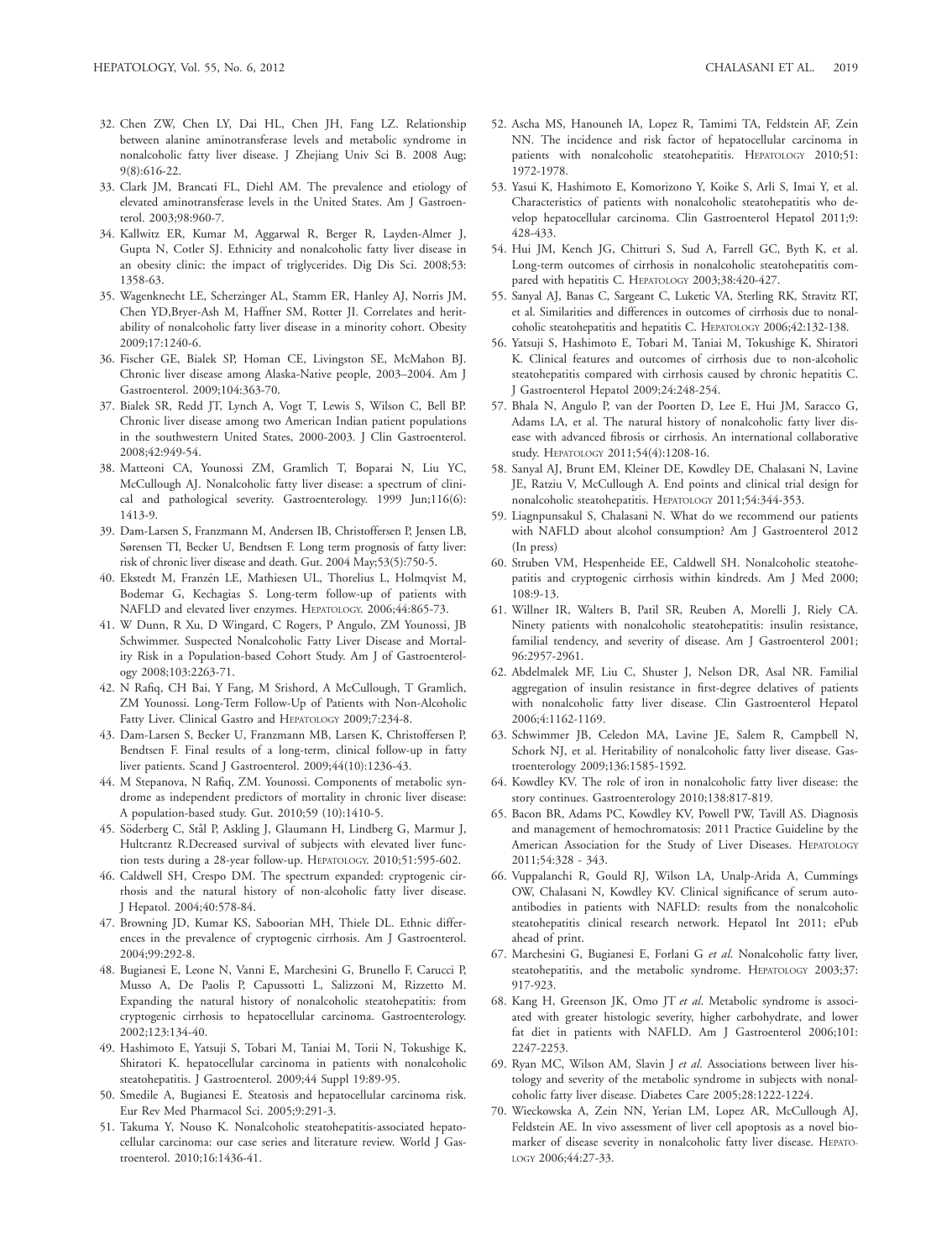- 71. Angulo P, Hui JM, Marchesini G, Bugianesi E, George J, Farrell GC, Enders F, Saksena S, Burt DA, et al. The NAFLD fibrosis score: a noninvasive system that identifies liver fibrosis in patients with NAFLD. HEPATOLOGY 2007;45:846-854.
- 72. Wieckowski A, McCullough AJ, Feldstein AE. Noninvasis diagnosis and monitoring of nonalcoholic steatohepatitis: present and future. HEPATOLOGY 2007;46:582-589.
- 73. Andersen T, Gluud C, Franzmann MB, Christoffersen P. Hepatic effects of dietary weight loss in morbidly obese subjects. J Hepatol. 1991;12:224-229.
- 74. Palmer M, Schaffner F. Effect of weight reduction on hepatic abnormalities in overweight patients. Gastroenterology. 1990;99:1408-1413.
- 75. Park HS, Kim MW, Shin ES. Effect of weight control on hepatic abnormalities in obese patients with fatty liver. J Korean Med Sci. 1995;10:414-421.
- 76. Ueno T, Sugawara H, Sujaku K, Hashimoto O, Tsuji R, Tamaki S, et al. Therapeutic effects of restricted diet and exercise in obese patients with fatty liver. J Hepatol. 1997;27:103-107.
- 77. Kugelmas M, Hill DB, Vivian B, Marsano L, McClain CJ. Cytokines and NASH: a pilot study of the effects of lifestyle modification and vitamin E. HEPATOLOGY 2003;38:413-419.
- 78. Sreenivasa Baba CS, Alexander G, Kalyani B, Pandey R, Rastogi S, Pandey A, et al. Effect of exercise and dietary modification on serum aminotransferase levels in patients with nonalcoholic steatohepatitis. J Gastroenterol Hepatol. 2006;21:191-198.
- 79. Hickman IJ, Jonsson JR, Prins JB, Ash S, Purdie DM, Clouston AD, Powell EE. Modest weight loss and physical activity in overweight patients with chronic liver disease results in sustained improvements in alanine aminotransferase, fasting insulin, and quality of life. Gut. 2004;53:413-419.
- 80. Suzuki A, Lindor K, Saver J, Lymp J, Mendes F, Muto A, Okada T, et al. Effect of changes on body weight and lifestyle in nonalcoholic fatty liver disease. J Hepatol 2005;43:1060-1066.
- 81. Tiikkainen M, Bergholm R, Vehkavaara S, Rissanen A, Hakkinen AM, Tamminen M, Teramo K, Yki-Jarvinen H. Effects of identical weight loss on body composition and features of insulin resistance in obese women with high and low liver fat content. Diabetes 2003;52:701-707.
- 82. Tamura Y, Tanaka Y, Sato F, Choi JB, Watada H, Niwa M, et al. Effects of diet and exercise on muscle and liver intracellular lipid contents and insulin sensitivity in type 2 diabetic patients. J Clin Endocrinol Metab. 2005;90:3191-196.
- 83. Westerbacka J, Lammi K, Hakkinen AM, Rissanen A, Salminen I, Aro A, et al. Dietary fat content modifies liver fat in overweight nondiabetic subjects. J Clin Endocrinol Metab. 2005;90:2804-2809.
- 84. Petersen KF, Dufour S, Befroy D, Lehrke M, Hendler RE, Shulman GI. Reversal of nonalcoholic hepatic steatosis, hepatic insulin resistance, and hyperglycemia by moderate weight reduction in patients with type 2 diabetes. Diabetes. 2005;54:603-608.
- 85. Larson-Meyer DE, Heilbronn LK, Redman LM, Newcomer BR, Frisard MI, Anton S, Smith SR, Alfonso A, Ravussin E. Effect of calorie restriction with or without exercise on insulin sensitivity,  $\Box$ -cell function, fat cell size, and ectopic lipid in overweight subjects. Diabetes Care 2006;29:1337-1344.
- 86. Thomas EL, Brynes AE, Hamilton G, Patel N, Spong A, Goldin RD, Frost G, Bell JD, Taylor-Robinson SD. Effect of nutritional counselling on hepatic, muscle and adipose tissue fat content and distribution in non-alcoholic fatty liver disease. World J Gastroenterol 2006;12: 5813-5819.
- 87. Thamer C, Machann J, Stefan N, Haap M, Schafer S, Brenner S, Kantartzis K, Claussen C, Schick F, Haring H, Fritsche A. High visceral fat mass and high liver fat are associated with resistance to lifestyle intervention. Obesity 2007;15:531-538.
- 88. Schafer S, Kantartzis K, Machann J, Venter C, Niess A, Schick F, et al. Lifestyle intervention in individuals with normal versus impaired glucose tolerance. Eur J Clin Invest 2007;37:535-543.
- 89. Cowin GJ, Jonsson JR, Bauer JD, Ash S, Ali A, Osland EJ, Purdie DM, Clouston AD, Powell EE, Galloway GJ. Magnetic resonance

imaging and spectroscopy for monitoring liver steatosis. J Magn Reson Imaging 2008;28:937-945.

- 90. Larson-Meyer DE, Newcomer BR, Heilbronn LK, Volaufova J, Smith SR, Alfonso AJ, Lefevre M, Rood JC, Williamson DA, Ravussin E. Effect of 6-month calorie restriction and exercise on serum and liver lipids and markers of liver function. Obesity 2008;16:1355-1362.
- 91. Viljanen AP, Iozzo P, Borra R, Kankaanpa M, Karmi A, Lautamaki R, Jarvisalo M, Parkkola R, Ronnemaa T, Guiducci L, Lehtimaki T, Raitakari OT, Mari A, Nuutila P. Effect of weight loss on liver free fatty acid uptake and hepatic insulin resistance. J Clin Endocrinol Metab 2009;94:50-55.
- 92. Kantartzis 2009 Kantartzis K, Thamer C, Peter A, Machann J, Schick F, Schraml C, et al. High cardiorespiratory fitness is an independent predictor of the reduction in liver fat during a lifestyle intervention in non-alcoholic fatty liver disease. Gut 2009;58:1281-1288.
- 93. Kirk E, Reeds DN, Finck BN, Mayurranjan SM, Patterson BW, Klein S. Dietary fat and carbohydrates differentially alter insulin sensitivity during caloric restriction. Gastroenterology 2009;136:1552-1560.
- 94. Lazo M, Solga SF, Horska A, Bonekamp S, Diehl AM, Brancati FL, Wagenknecht LE, Pi-Sunyer FX, Kahn S, Clark JM, for the Fatty Liver Subgroup of the Look Ahead Research Group. Effect of a 12 month intensive lifestyle intervention on hepatic steatosis in adults with type 2 diabetes. Diabetes Care 2010;33:2156-2163.
- 95. Wang R, Koretz R, Yee H. Is weight reduction an effective therapy for nonalcoholic fatty liver? A systematic review. Am J Med. 2003; 115:554-559.
- 96. Hickman IJ, Clouston AD, Macdonald GA, Purdie DM, Prins JB, Ash S, et al. Effect of weight reduction on liver histology and biochemistry in patients with chronic hepatitis C. Gut 2002;51:89-94.
- 97. Huang MA, Greenson JK, Chao C, Anderson L, Peterman D, Jacobson J, et al. One-year intense nutritional counseling results in histological improvement in patients with non-alcoholic steatohepatitis: a pilot study. Amer J Gastroenterol. 2005;100:1072-1081.
- 98. Tendler D, Lin S, Yancy WS, Jr., Mavropoulos J, Sylvestre P, Rockey DC, et al. The effect of a low-carbohydrate, ketogenic diet on nonalcoholic fatty liver disease: a pilot study. Digestive Diseases & Sciences. 2007;52:589-93.
- 99. Zelber-Sagi S, Kessler A, Brazowsky E, Webb M, Lurie Y, Santo M, et al. A double-blind randomized placebo-controlled trial of orlistat for the treatment of nonalcoholic fatty liver disease. Clin Gastroenterol Hepatol. 2006;4:639-44.
- 100. Harrison SA, Brunt EM, Fecht WJ, Neuschwander-Tetri BA. Orlistat for overweight subjects with nonalcoholic steatohepatitis (NASH): a randomized prospective trial. HEPATOLOGY 2009;49:80-86.
- 101. Promrat K, Kleiner DE, Niemeier HM, Jackvony E, Kearns M, Wands JR, et al. Randomized controlled trial testing the effects of weight loss on nonalcoholic steatohepatitis. HEPATOLOGY 2010;51:121-129.
- 102. Shojaee-Moradie F, Baynes KC, Pentecost C, Bell JD, Thomas EL, Jackson NC, et al. Exercise training reduces fatty acid availability and improves the insulin sensitivity of glucose metabolism. Diabetologia 2007;50:404-413.
- 103. Bonekamp S, Barone BB, Clark J, Stewart KJ. The effects of an exercise training intervention on hepatic steatosis [Abstract]. HEPATOLOGY 2008;48(Suppl.):806A.
- 104. Johnson NA, Sachinwalla T, Walton DW, Smith K, Armstrong A, Thompson MW, et al. Aerobic exercise training reduces hepatic and visceral lipids in obese individuals without weight loss. HEPATOLOGY 2009;50:1105-1112.
- 105. van der Heijden GJ, Wang ZJ, Chu ZD, Sauer PJ, Haymond MW, Rodriguez LM, et al. A 12-week aerobic exercise program reduces hepatic fat accumulation and insulin resistance in obese, Hispanic adolescents. Obesity 2010;18:384-390.
- 106. Marchesini G, Brizi M, Bianchi G, Tomassetti S, Zoli M, Melchionda N. Metformin in non-alcoholic steatohepatitis. Lancet. 2001;358:893-4.
- 107. Uygun A, Kadayifci A, Isik AT, Ozgurtas T, Deveci S, Tuzun A, et al. Metformin in the treatment of patients with non-alcoholic steatohepatitis. Aliment Pharmacol Ther. 2004;19:537-44.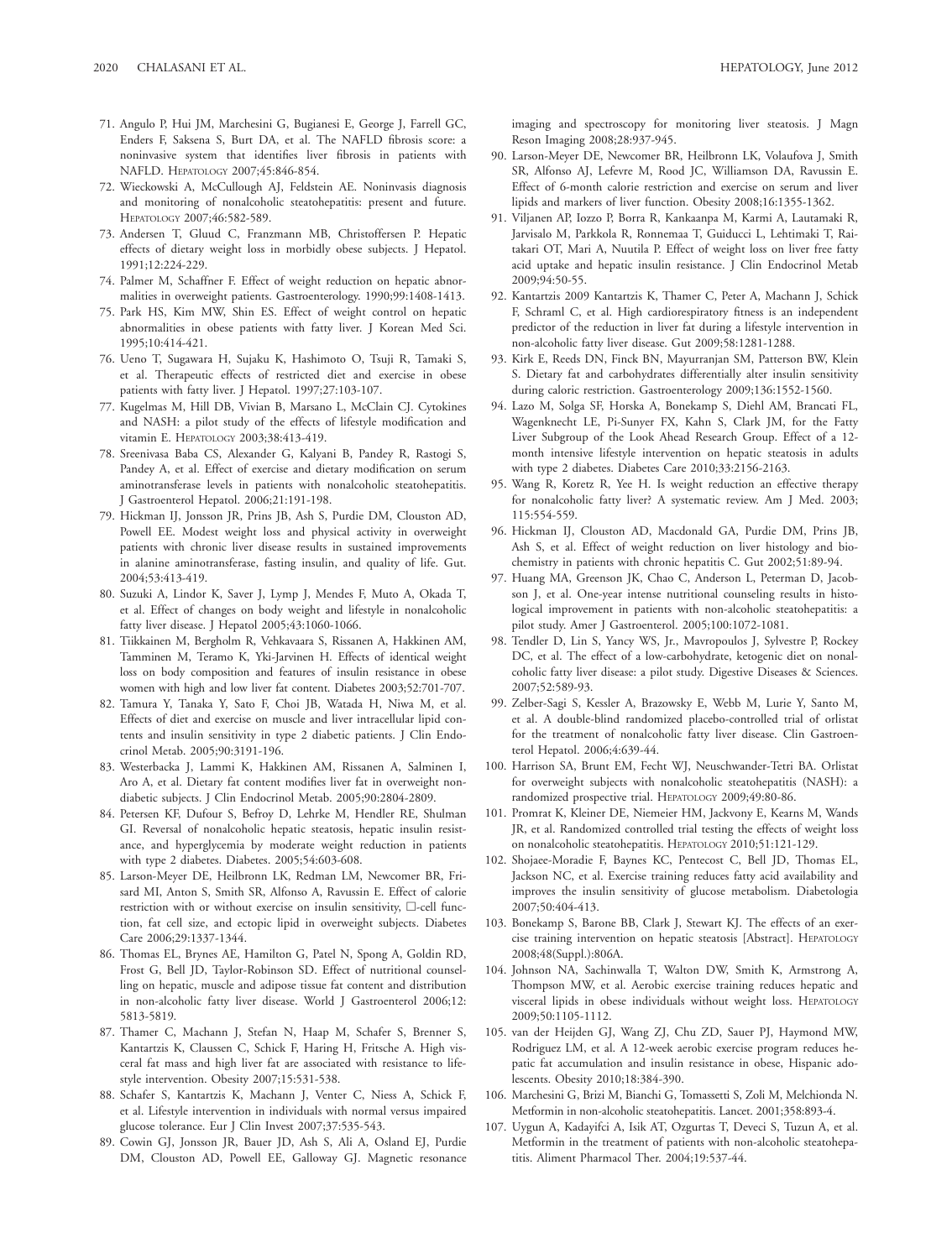- 108. Nair S, Diehl AM, Wiseman M, Farr GH, Jr., Perrillo RP. Metformin in the treatment of non-alcoholic steatohepatitis: a pilot open label trial. Aliment Pharmacol Ther. 2004;20:23-8.
- 109. Bugianesi E, Gentilcore E, Manini R, Natale S, Vanni E, Villanova N, et al. A randomized controlled trial of metformin versus vitamin E or prescriptive diet in nonalcoholic fatty liver disease. Am J Gastroenterol. 2005;100:1082-90.
- 110. Loomba, R., Lutchman, G., Kleiner, D.E., Ricks, M., Feld, J.J. et al. Clinical trial: pilot study of metformin for the treatment of non-alcoholic steatohepatitis. Aliment Pharmacol Ther 2009;29:172-182.
- 111. Shields WW, Thompson KE, Grice GA, Harrison SA, Coyle WJ. The effect of metformin and standard therapy versus standard therapy alone in nondiabetic patients with insulin resistance and nonalcoholic steatohepatitis (NASH): a pilot study. Therap Adv Gastroenterol 2009;2:157-63.
- 112. Haukeland JW, Konopski Z, Eggesbø HB, et al. Metformin in patients with non-alcoholic fatty liver disease: a randomized, controlled trial. Scand J Gastroenterol 2009;44:853-60.
- 113. Idilman R, Mizrak D, Corapcioglu D, Bektas M, Doganay B, Sayki M, et al. Clinical trial: insulin-sensitizing agents may reduce consequences of insulin resistance in individuals with non-alcoholic steatohepatitis. Aliment Pharmacol Ther 2008;28:200-208.
- 114. Duseja A, Das A, Dhiman RK, Chawla YK, Thumburu KT, Bhadada S, et al. Metformin is effective in achieving biochemical response in patients with nonalcoholic fatty liver disease (NAFLD) not responding to lifestyle interventions. Ann Hepatol 2007;6:222-226.
- 115. Nar A, Gedik O. The effect of metformin on leptin in obese patients with type 2 diabetes mellitus and nonalcoholic fatty liver disease. Acta Diabetol. 2009;46:113-8.
- 116. Omer Z, Cetinkalp S, Akyildiz M, Yilmaz F, Batur Y, Yimaz C, Akarca U. Efficacy of insulin-sensitizing agents in nonalcoholic fatty liver disease. European J Gastroenterol HEPATOLOGY. 2010;22:18-23.
- 117. Neuschwander-Tetri BA, Brunt EM, Wehmeier KR, Oliver D, Bacon BR. Improved nonalcoholic steatohepatitis after 48 weeks of treatment with the PPAR-gamma ligand rosiglitazone. HEPATOLOGY. 2003;38: 1008-17.
- 118. Ratziu V, Giral P, Jacqueminet S, Charlotte F, Hartemann-Heurtier A, Serfaty L, et al. Rosiglitazone for nonalcoholic steatohepatitis: oneyear results of the randomized placebo-controlled Fatty Liver Improvement with Rosiglitazone Therapy (FLIRT) Trial. Gastroenterology 2008;135:100-110.
- 119. Ratziu V, Charlotte F, Bernhardt C, Giral P, Halbron M, LeNaour G, Hartemann-Heurtier A, Bruckert E and Poynard T for the LIDO Study Group. Long-term efficacy of rosiglitazone in nonalcoholic steatohepatitis: results of the fatty liver improvement by rosiglitazone therapy (FLIRT 2) extension trial. HEPATOLOGY 2010;51:445-453.
- 120. Belfort R, Harrison SA, Brown K, Darland C, Finch J, Hardies J, et al. A placebo-controlled trial of pioglitazone in subjects with nonalcoholic steatohepatitis. N Engl J Med. 2006;355:2297-307.
- 121. Aithal GP, Thomas JA, Kaye PV, Lawson A, Ryder SD, Spendlove I et al. Randomized, placebo-controlled trial of pioglitazone in nondiabetic subjects with nonalcoholic steatohepatitis. Gastroenterology 2008;135:1176-1184.
- 122. Sanyal AJ, Chalasani N, Kowdley KV, McCullough A, Diehl AM, Bass NM, et al. Pioglitazone, vitamin E, or placebo for nonalcoholic steatohepatitis. N Engl J Med 2010;362:1675-1685.
- 123. Lincoff A, Wolski K, Nicholls S, Nissen S: Pioglitazone and risk of cardiovascular events in patients with type 2 diabetes mellitus. A meta-analysis of randomized trials. JAMA 2007;298:1180-1188.
- 124. Hasegawa T, et al. Plasma transforming growth factor-beta1 level and efficacy of alpha-tocopherol in patients with nonalcoholic steatohepatitis: a pilot study. Aliment Pharmacol Ther 2001;15:1667-1672.
- 125. Harrison SA, et al. Vitamin E and vitamin C treatment improves fibrosis is patients with nonalcoholic steatohepatitis. Am J Gastroenterol 2003;98:2485-2490.
- 126. Dufour JF, et al. Swiss Association for the Study of the Liver. Randomized placebo-controlled trial of ursodeoxycholic acid with

vitamin E in nonalcoholic steatohepatitis. Clin Gastroenterol Hepatol 2006;4:1537-1543.

- 127. Sanyal AJ, et al. A pilot study of vitamin E versus vitamin E and pioglitazone for the treatment of nonalcoholic steatohepatitis. Clin Gastroenterol Hepatol 2004;2:1107-1115.
- 128. Yakaryilamz F, et al. Effects of vitamin E treatment on peroxisome proliferator-activated receptor-alpha expression and insulin resistance in patients with non-alcoholic steatohepatitis, results of a pilot study. Intern Med J 2007;37:229-235.
- 129. Bjelakovic G, Gluud LL, Nikolova D, Bjelakovic M, Nagorni A, Gluud C. Meta-analysis: antioxidant supplements for liver disease – the Cochrane Hepato-Biliary Group. Aliment Pharmacol Ther 2010; 32:356-367.
- 130. Lavine JE, Schwimmer JB, Van Natta ML, Molleston JP, Murray KF, et al for the Nonalcoholic Steatohepatitis Clinical Research Network. Effect of vitamin E or metformin for treatment of nonalcoholic fatty liver disease in children and adolescents: the TONIC randomized controlled trial. JAMA. 2011;305:1659-68.
- 131. Miller ER 3rd, Pastor-Barriuso R, Dalal D, Riemersmara, Appel LJ, Guallar E. Meta-analysis: high-dosage vitamin E supplementation may increase all-cause mortality. Ann Intern Med 2005;142:37-46.
- 132. Bjelakovic G, Nikolova D, Gluud LL, Simonetti RG, Gluud C. Mortality in randomized trials of antioxidant supplements of primary and secondary prevention: systematic review and meta-analysis JAMA. 2007 Feb 28;297(8):842-57. Review. Erratum in: JAMA. 2008 Feb 20;299(7):765-766.
- 133. Berry D, Wathen JK, Newell M. Bayesian model averaging in metaanalysis: vitamin E supplementation and mortality. Clin Trials 2009;6: 28-41.
- 134. Gerss J, Kopcke W. The questionable association of vitamin E supplementation and mortality – inconsistent results of different meta-analytic approaches. Cell Mol Biol 2009;55 Suppl: OL 1111-20.
- 135. Dietrich M, Jacques PF, Pencina MJ, Lanier K, Keyes MJ, Kaur G, Wolf PA, D'Agostino RB, Vasan RS. Vitamin E supplement use and the incidence of cardiovascular disease and all-cause mortality in the Framingham Heart Study: Does the underlying health status play a role? Atherosclerosis 2009;205:549-553.
- 136. Klein EA, Thompson IM, Tangen CM, Crowley JJ, Lucia MS, Goodman PJ, et al. Vitamin E and the risk of prostate cancer. The selenium and vitamin E cancer prevention trial (SELECT). JAMA 2011; 306:1549-1556.
- 137. Laurin J, Lindor KD, Crippin JS, Gossard A, Gores GJ, Ludwig J, et al. Ursodeoxycholic acid or clofibrate in the treatment of non-alcoholic induced steatohepatitis: a pilot study. HEPATOLOGY 1996;23:1464-1467..
- 138. Leushner U, Lindenthal B, Herrman G, Arnold JC, Rossle M, Cordes H-J, et al. High-dose Ursodeoxycholic acid therapy for nonalcoholic steatohepatitis: a double-blind, randomized, placebo-controlled trial. HEPATOLOGY 2010;52:472-479.
- 139. Lindor KD, Kowldey KV, Heathcote EJ, Harrison ME, Jorgensen R, Angulo P, et al. Ursodeoxycholic acid for treatment of nonalcoholic steatohepatitis: results of a randomized trial. HEPATOLOGY 2004;39: 770-778.
- 140. Ratziu V, de Ledinghen V, Oberti F, Mathurin P, Wartelle-Bladou C, Renou C, Sogni P, Maynard M, et al. A randomized controlled trial of hig-dose ursogeoxycholic acid for nonalcoholic steatohepatitis. J Hepatol 2011;54:1011-1019.
- 141. Capanni M, Calella F, Biagini MR, Genise S, Raimondi L, Bedogni G, Svegliati-Baroni G, Sofi F, Milani S, Abbate R, Surrenti C, Casini A. Prolonged n-3 polyunsaturated fatty acid supplementation ameliorates hepatic steatosis in patients with non-alcoholic fatty liver disease: a pilot study. Alimentary pharmacology & therapeutics 2006;23: 1143-1151.
- 142. Masterton GS, Plevris JN, Hayes PC. Review article: omega-3 fatty acids - a promising novel therapy for non-alcoholic fatty liver disease. Alimentary pharmacology & therapeutics 2010;31:679-692.
- 143. Mathurin P, Hollebecque A, Arnalsteen L, Buob D, Leteurtre E, Caiazzo R, Pigeyre M, Verkindt H, Dharancy S, Louvet A, Romon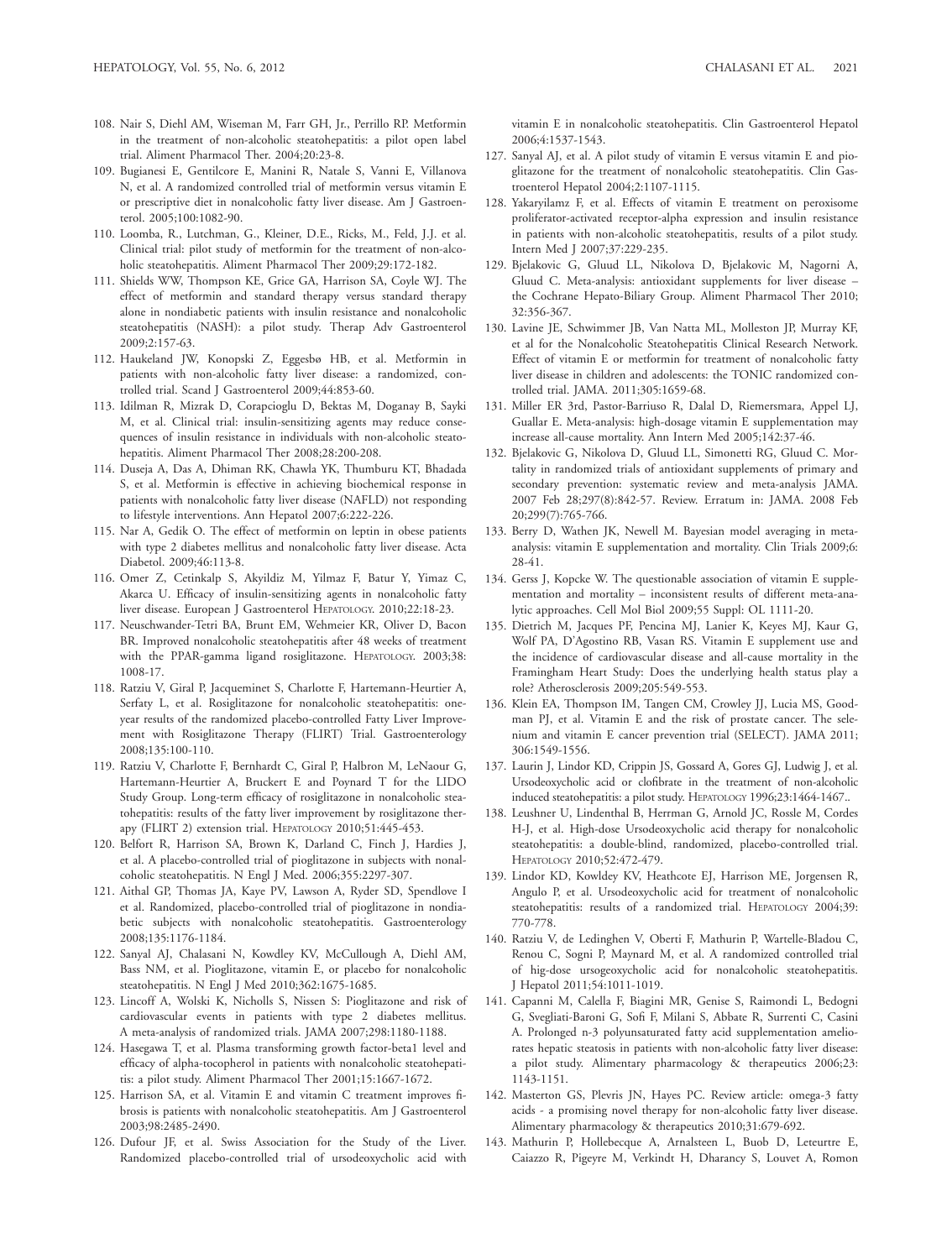M, Pattou F. Prospective study of the long-term effects of bariatric surgery on liver injury in patients without advanced liver disease. Gastroenterology 2009;137:532-540.

- 144. Mummadi RR, Kasturi KS, Chennareddygair S, Sood GK. Effect of bariatric surgery on nonalcoholic fatty liver disease: systematic review and meta-analysis. Clinical Gastro and Hepatol 2008;6:1396-1402.
- 145. Chavez-Tapia NC, Tellez-Avila FI, Barrientose-Gutierrez T, Mendez-Sanchez N, Lizardi-Cervera J, Uribe M. Bariatric surgery for non-alcoholic steatohepatitis in obese patients. Cochrane Database of Systematic Reviews 2010, Issue 1. Art No: CD007340. DOI:10:1002/14641858.
- 146. http://rethinkingdrinking.niaaa.nih.gov/IsYourDrinkingPatternRisky/ WhatsAtRiskOrHeavyDrinking.asp (Accessed 1/18/2012).
- 147. Dunn W, Xu R, Schwimmer JB. Modest wine drinking and decreased prevalence of suspected nonalcoholic fatty liver disease. HEPATOLOGY 2008;47:1947-1954.
- 148. Gunji T, Matsuhashi N, Sato H, Fujibayashi K, Okumura M. Light and moderate alcohol consumption significantly reduces the prevalence of fatty liver in the Japanese male population. Am J Gastroenterol 2009;104:2189-2195.
- 149. Suzuki A, Angulo P, St. Sauver J, Muto A, Okada T, Lindor K. Light to moderate alcohol consumption is associated with lower frequency of hypertransaminasemia. Am J Gastroenterol 2007;102:1912-1919.
- 150. Moriya A, Iwasaki Y, Ohguchi S, Kayashima E, Mitsumune T, Taniguchi H, Ikeda F, Shiratori Y, Yamamoto K. Alcohol consumption appears to protect against non-alcoholic steatohepatitis. Aliment Pharmacol Ther 2011;33:378-388.
- 151. Dixon JB, Bhathal PS, O'Brien PE. Nonalcoholic fatty liver disease: predictors of nonalcoholic steatohepatitis and liver fibrosis in the severely obese. Gastroenterology 2001;121:91-100.
- 152. Cotrim HP, Freitas LA, Alves E, Almeida A, May DS, Caldwell S. Effects of light-to-moderate alcohol consumption on steatosis and steatohepatitis in severely obese patients. Eur J Gastroenterol Hepatol 2009;21:969-972.
- 153. Dunn W, Brunt EM, Sanyal AJ, McCullough AJ, Unalp A, Tonascia J, Schwimmer J. Modest alcohol consumption is associated with decreased prevalence of steatohepatitis in patients with nonalcoholic fatty liver disease (NAFLD). HEPATOLOGY 50, 390A. 2009.
- 154. Chatrath H, Vuppalanchi R, Chalasani N. Dyslipidemia in patients with nonalcoholic fatty liver disease. Seminars in Liver Disease 2012; 32:22–29.
- 155. Chalasani N, Aljadhey H, Kesterson J, Murray MD, Hall SD. Patients with elevated liver enzymes are not at higher risk for statin hepatotoxicity. Gastroenterology 2004;128:1287-1292.
- 156. Vuppalanchi R, Teal E, Chalasani N. Patients with elevated baseline liver enzymes do not have higher frequency of hepatotoxicity from lovastatin than those with normal baseline liver enzymes. Am J Med Sci 2005;329:62-65.
- 157. Chalasani N. Statin hepatotoxicity: focus on statin usage in nonalcoholic fatty liver disease. HEPATOLOGY 2005;41:690-695.
- 158. Browning JD. Statins and hepatic steatosis: perspectives from the Dallas Heart Study. HEPATOLOGY 2006;44:466-471.
- 159. Lewis JH, Mortensen ME, Zweig S, Fusco MJ, Medoff JR,Belder R; Pravastatin in Chronic Liver Disease Study Investigators. Efficacy and safety of high-dose pravastatin in hypercholesterolemic patients with well-compensated chronic liver disease: Results of a prospective, randomized, double-blind, placebo-controlled, multicenter trial. HEPATOLOGY. 2007;46:1453-63.
- 160. Horlander JC, Kwo PY, Cummings OW, Koukoulis G. Atorvastatin for the treatment of NASH. Gastroenterology 2001;120 (Supplement);2767.
- 161. Gomer-Dominguez E, Gisbert JP, Moreno-Monteagudo A, Garcia-Buey L, Moreno-Otero R. A pilot study of atorvastatin treatment in dyslipid, non-alcoholic fatty liver patients. Aliment Pharmacol Ther 2006;23:1643-1647.
- 162. Antonopoulos S, Mikros S, Mylonopoulos M, Kokkoris M, Giannoulis G. Rosuvastatin as a novel treatment of non-alcoholic fatty liver disease in hyperlipidemic patients. Atherosclerosis 2006;184:233-234.
- 163. Foster T, Budoff MJ, Saab S, Ahmadi N, Gordon C. Atorvastatin and antioxidants for the treatment of nonalcoholic fatty liver disease: The St. Francis Heart Study Randomized Clinical Trial. Am J Gastroenterol 2011;106:71-77.
- 164. Athyros VG, Mikhalidis DP, Didangelos TP, Karagiannis A, Kakafika AI, Tziomalos K, Burroughs AK, Elisaf MS. Effect of multifactorial treatment on non-alcoholic fatty liver disease in metabolic syndrome: a randomized study. Curr Med Res Opin 2006;22:872-883.
- 165. Athyros VG, Tziomalos K, Gossios TD, Griva T, Anagnostis P, Kargiotis K, Pagourelias ED, Theocharidou E, Karagiannis A, Mikhailidis DP, for the GREACE Study Collaborative Group. Lancet 2010;376; 1916-1922.
- 166. Ekstedt M, Franzen L, Mathiesen UL, Holmqvist M, Bodemar G, Kehagias S. Statins in non-alcoholic fatty liver disease and chronically elevated liver enzymes: a histopathological follow-up study. J Hepatol 2007;47:135-141.
- 167. Nelson A, Torres DM, Morgan AE, Fincke C, Harrison SA. A pilot study using simvastatin in the treatment of nonalcoholic steatohepatitis: a randomized placebo-controlled trial. J Clin Gastroenterol 2009; 43:990-994.
- 168. Brunt EM, Ramrakhiani S, Cordes BG, Neuschwander-Tetri BA, Janney CG, Bacon BR, Di Bisceglie AM. Concurrence of histological features of steatohepatitis with other forms of chronic liver disease. Mod Pathol 2003;16:49-56.
- 169. Leandro G, Mangia A, Hui J, Fabris P, Rubbia-Brandt L, Colloredo G, et al. Relationship between steatosis, inflammation, and fibrosis in chronic hepatitis C: a meta-analysis of individual patient data. Gastroenterology 2006;130:1636-1642.
- 170. Petta S, Camma C, Di Marco V, Macaluso FS, Maida M, Pizzolanti G, et al. Hepatic steatosis and insulin resistance are associated with severe fibrosis in patients with chronic hepatitis caused by HBV or HCV. Liver Int 2011;31:507-511.
- 171. Eslam M, Aparcero R, Kawaguchi T, Del Campo JA, Sata M, Khattab MA, Romero-Gomez M. Meta-analysis: insulin resistance and sustained virological response in hepatitis C. Alimen Pharmacol Ther 2011;34:297-305.
- 172. Sorrentino P, Terracciano L, D'Angelo S, Ferbo U, Bracigliano A, Tarantino L, et al. Oxidative stress and steatosis are cofactors of liver injury in primary biliary cirrhosis. J Gastroenterol 2010;45:1053-1062.
- 173. Romero-Gomez M, Del Mar Viloria M, Andrade RJ, et al. Insulin resistance impairs sustained response rate to peginterferon plus ribavirin in chronic hepatitis C patients. Gastroenterology 2005;128:636-641.
- 174. Reddy KR, Govindarajan S, Marcellin P, et al. Hepatic steatosis in chronic hepatitis C: baseline host and viral characteristics and influence on response to therapy with peginterferon alpha-2a plus ribavirin. J Viral Hepa 2008;15:129-136.
- 175. Negro F, Clements S. Impact of obesity, steatosis and insulin resistance on progression and response to therapy to hepatitis C. J Viral Hepat 2009;16:681-688.
- 176. Jacobson IM, McHutchison JG, Dusheiko G, Di Bisceglie A, Reddy KR, Bzowej NH, et al. Telaprevir for previously untreated chronic hepatitis C virus infection. N Engl J Med 2011;364;2405-2416.
- 177. Zeuzam S, Andreone P, Pol S, Lawitz E, Diago M, Roberts S, Focaccia R, et al. Telaprevir for retreatment of HCV infection. N Engl J Med 2011;364:2417-2428.
- 178. Bacon BR, Gordon SC, Lawtiz E, Marcellin P, Vierling J, Zeuzam S, Poordad F, et al. Boceprevir for previously treated chronic HCV genotype 1 infection. N Engl J Med 2011;364-1207-1217.
- 179. Poordad F, McCone J, Bacon BR, Bruno S, Manns MP, Sulkowski MS, Jacobson IM, et al. Boceprevir for untreated chronic HCV genotype 1 infection. N Engl J Med 2011l 364-1195-1206.
- 180. Sherman KE, Flamm SL, Afdhal NH, Nelson DR, Sulkowski MS, Everson GT, Fried MW, et al. Response-guided telaprevir combination treatment for hepatitis C virus infection. N Engl J Med 2011;365:1014-1024.
- 181. Garcia-Tsao G, Sanyal J, Grace ND, Carey WD, for the Practice Guidelines Committee of the American Association for the Study of Liver Disease and the Practice Parameters Committee of the American College of Gastroenterology. Prevention and management of